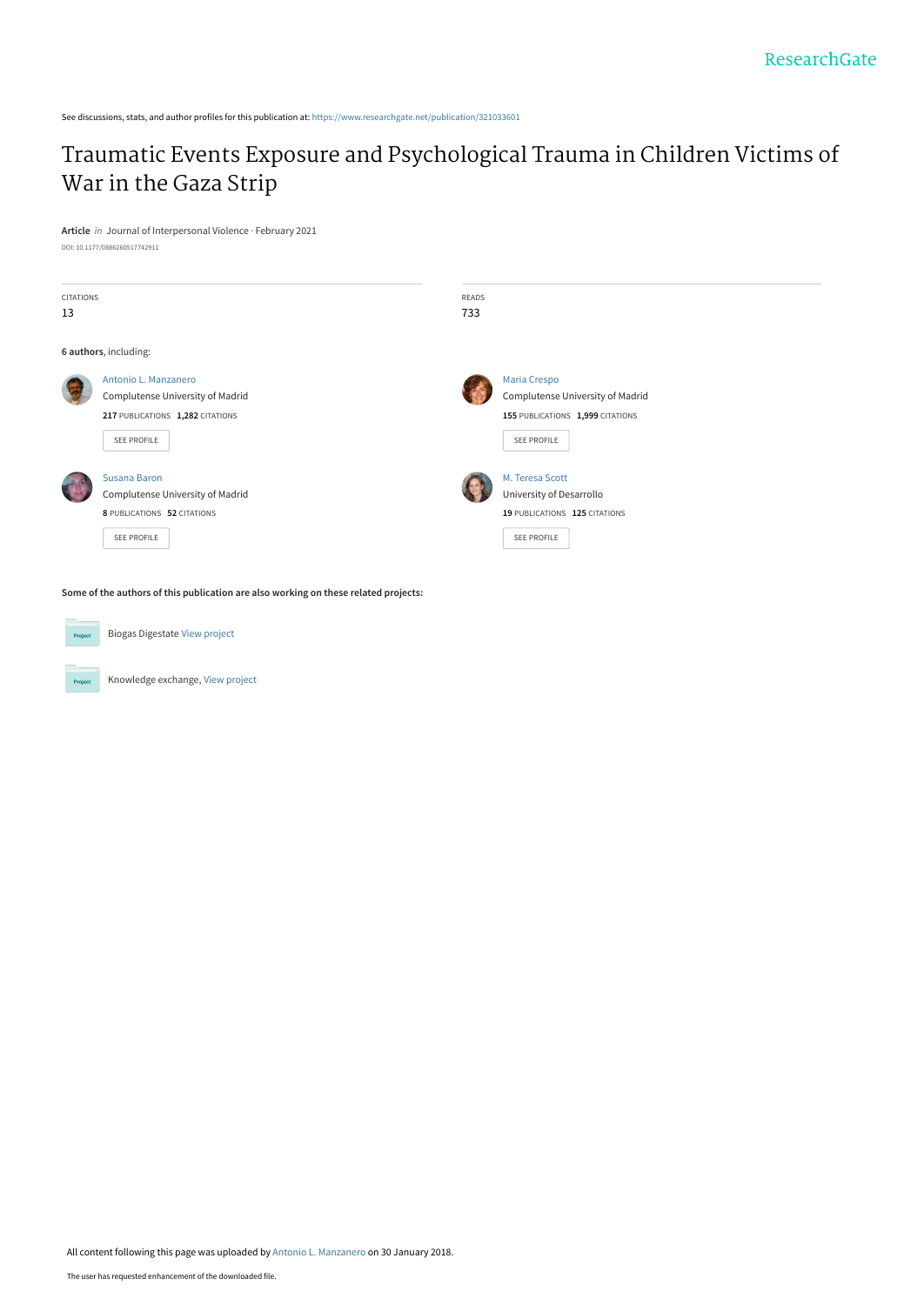Traumatic events exposure and psychological trauma in children victims of war in Gaza

Strip

Antonio L. Manzanero<sup>1</sup> María Crespo<sup>1</sup> Susana Barón  $1$ Teresa Scott<sup>2</sup> Sofián El-Astal<sup>3</sup> Fairouz Hemaid<sup>4</sup>

<sup>1</sup>Universidad Complutense de Madrid (Spain)

<sup>2</sup> Universidad del Desarrollo (Chile)

<sup>3</sup> Al-Azhar University - Gaza (Palestine)

<sup>4</sup> United Nations Relief and Works Agency for Palestine Refugees (Palestine)

Correspondence: Antonio L. Manzanero Universidad Complutense de Madrid 28223 Madrid Spain E-mail: [antonio.manzanero@psi.ucm.es](mailto:antonio.manzanero@psi.ucm.es)

Manzanero, A. L., Crespo, M., Barón, S., Scott, M. T., El-Astal, S., & Hemaid, F. (2017). Traumatic events exposure and psychological trauma in children victims of war in the Gaza Strip. *Journal of Interpersonal Violence.* First Published November 23, 2017. doi:10.1177/0886260517742911.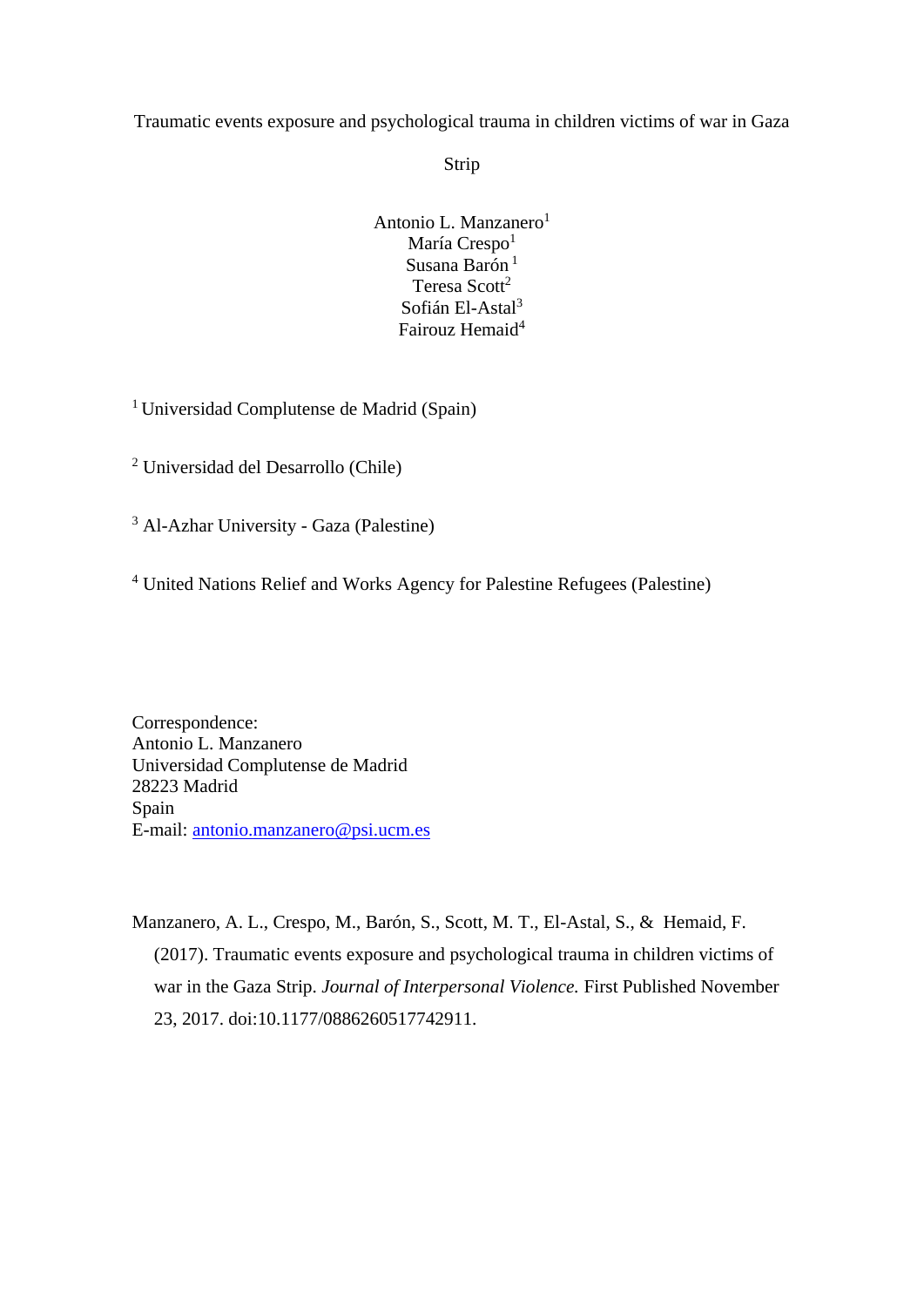# **Traumatic events exposure and psychological trauma in children victims of war in the Gaza Strip**

#### **Abstract**

The present article studies war-related trauma and its effects on children living in the Gaza Strip, 6 months after the attack launched by the Israeli army on July 8, 2014, which lasted for 51 days. The objective was twofold: (a) to identify the prevalence of exposure to traumatic events and (b) to examine the symptoms of traumatic stress in children as described by their parents or tutors using the Harvard Trauma Questionnaire (HTQ). Data from 1,850 male and female children aged between 6 and 15 years living in the Gaza Strip were collected throughout the months of February and April 2015, that is 6 months after the attack]. Results showed that the majority of the children were exposed to bombardments and residential area destruction (83.51%), were confined at home unable to go outside (72.92%), were witness to the profanation of mosques (70.38%), were exposed to combat situations (66.65%), and saw corpses (59.95%). A sample of 275 males (28.3%) and 232 females (26.5%) showed diagnoses of posttraumatic stress disorder (PTSD). Gender and age were independent of PTSD. The presence of this pathology was positively related to the number of trauma events experienced. The type of traumatic experience was hardly related to age and gender. A greater protection on behalf of the families against exposure to traumatic events could explain these differences.

**Keywords:** trauma, war, children, victim, psychological trauma, post-traumatic stress disorder.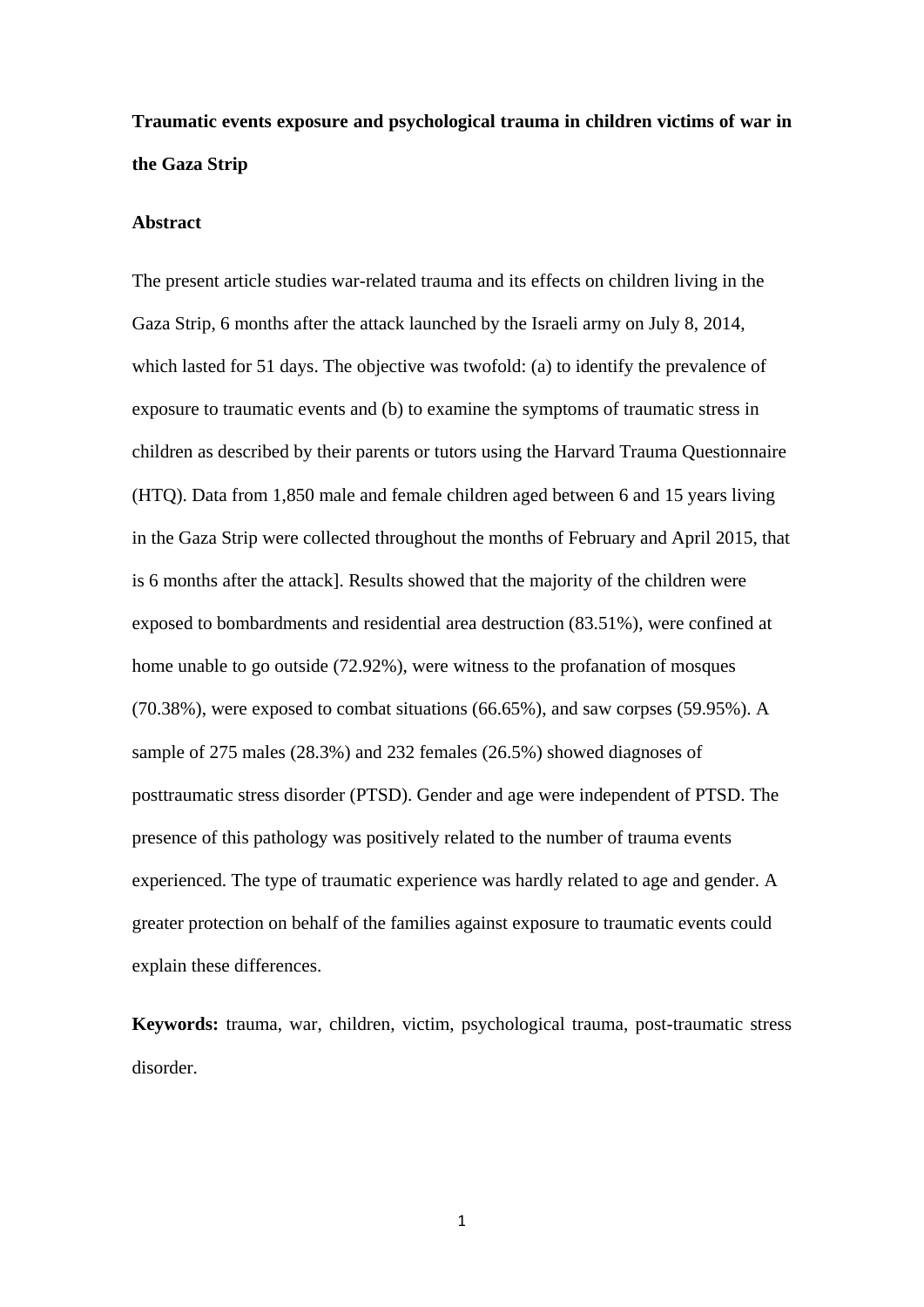#### **Introduction**

Several studies have reported the effect of exposure to war and political violence on civilian population in different countries (Ayazi, Lien, Eide, Swartz, & Hauff, 2014; Bentley, Thoburn, Stewart, & Boynton, 2011; De Fouchier et al., 2012; Gómez-Varas, Valdés, & Manzanero, 2016; Mollica, Brooks, Tor, Lopes-Cardozo, & Silove, 2014, 1992; Stanciu & Rogers, 2011; Vinson & Chang, 2012). Most of these studies have centered their attention on evaluating the presence of posttraumatic stress disorder (PTSD), and associated disorders, such as anxiety or depression (Basoglu, Jaranson, Mollica, & Kastrup, 2001; Gootzeit & Markon, 2011; Steel et al., 2009). In Latin American populations, Allodi and Cowgill (1982), in a study with victims of torture, found emotional problems of anxiety and depression in 39% to 41% of the cases; Eisenman, Gelberg, Liu, and Shapiro (2003), with refugees from political violence, indicated the presence of PTSD in 18% of the cases; and Sabin, Cardozo, Nackerud, Kaiser, and Varese (2003), with Guatemalan refugees, found rates of 9% for PTSD, 17% for anxiety, and 48% for depression. In a different sociocultural context, like South Sudan, Ayazi et al. (2014) evaluated a sample of survivors 4 years after the end of the armed conflict, finding PTSD symptoms in 16.53% of the male participants. A metaanalysis performed by Fazel, Wheeler, and Danesh (2005) including 20 articles on the effect of stress on refugee populations showed a prevalence of 9% for PTSD and of 5% for depression, whereas Steel et al.'s (2009) meta-analysis of 161 articles (181 surveys) reported rates of 30.6% and 30.8% for PTSD and depression, respectively. In any case, the variability observed across the different studies on prevalence of PTSD and depression among victims of conflicts is very large and is influenced by numerous factors, such as reported torture, number and cumulative exposure to potentially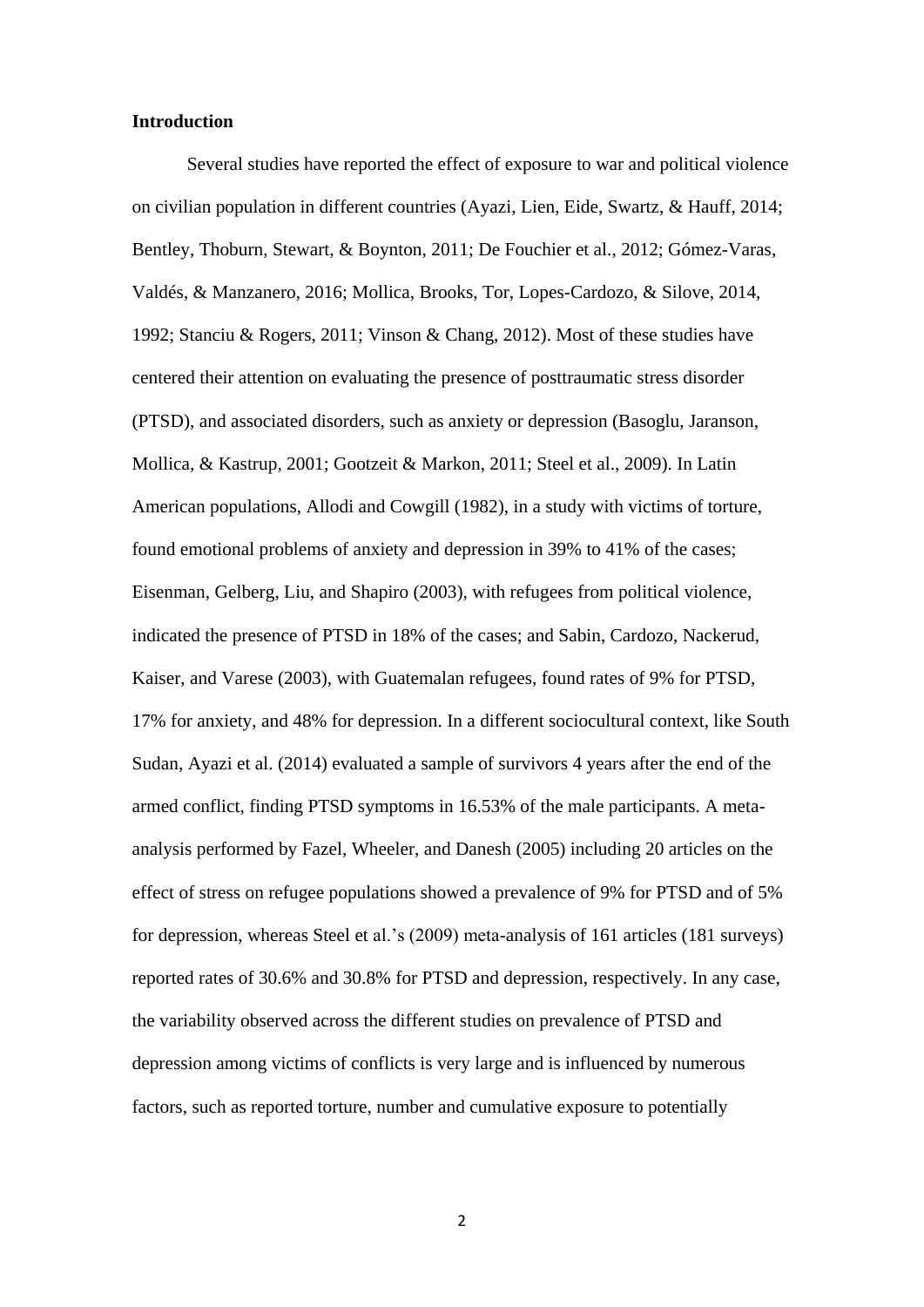traumatic events, time since conflict, residency status, and assessed level of political terror (Steel et al., 2009).

Psychological damage could appear not only in the short and midterm but also in the long term. An exploration of psychological disorders in long-term refugee women living at the Sahrawi camps in Tindouf (Algeria) showed that 80.64% of the interviewed women had received psychological assistance, 100% rated positively on somatization, 90.3% on obsessive compulsive, 93.5% on interpersonal sensitivity, 96.8% on depression, 93.5% on anxiety, 77.4% on hostility, 87.1% on phobic anxiety, 90.3% on paranoid ideation, and 90.3% on psychoticism (Guarch-Rubio & Manzanero, 2017). In the Balkans, studies on the population surviving the Albanokosovar repression and political oppression from 1996 to 1999 (Eytan, Guthmiller, Durieux-Paillard, Loutan, & Gex-Fabry, 2011) showed indicators for PTSD in 14.5% in 2007, while Silove, Ivancic, Rees, Bateman-Steel, and Steel (2014) found a 4.9% prevalence of PTSD 4 years after the East-Timor conflict. Actually, different studies have shown that PTSD can become chronic in between 15% and 20% of victims of war and other conflicts (Eytan et al., 2011; Sabin et al., 2003; Stammel et al., 2013). Sabin et al. (2003), with refugees from Chiapas 20 years after their forced displacement, found that 12% of the sample fulfilled criteria for PTSD while 54% and 39% showed anxiety and depression symptoms, respectively. Similarly, Gómez et al. (2015), evaluating victims of torture of the Chilean military dictatorship, found that, after 40 years, 16.7% presented PTSD, and 54.5% and 45.5% anxiety and depression symptoms, respectively.

Usually, children and women are considered vulnerable victims in war situations. In some armed conflicts, they are often used as a weapon of war and may suffer violence subjected to persecution, discrimination, oppression, sexual violence, and slavery. In war, situations of violence and food shortages affect children's cognitive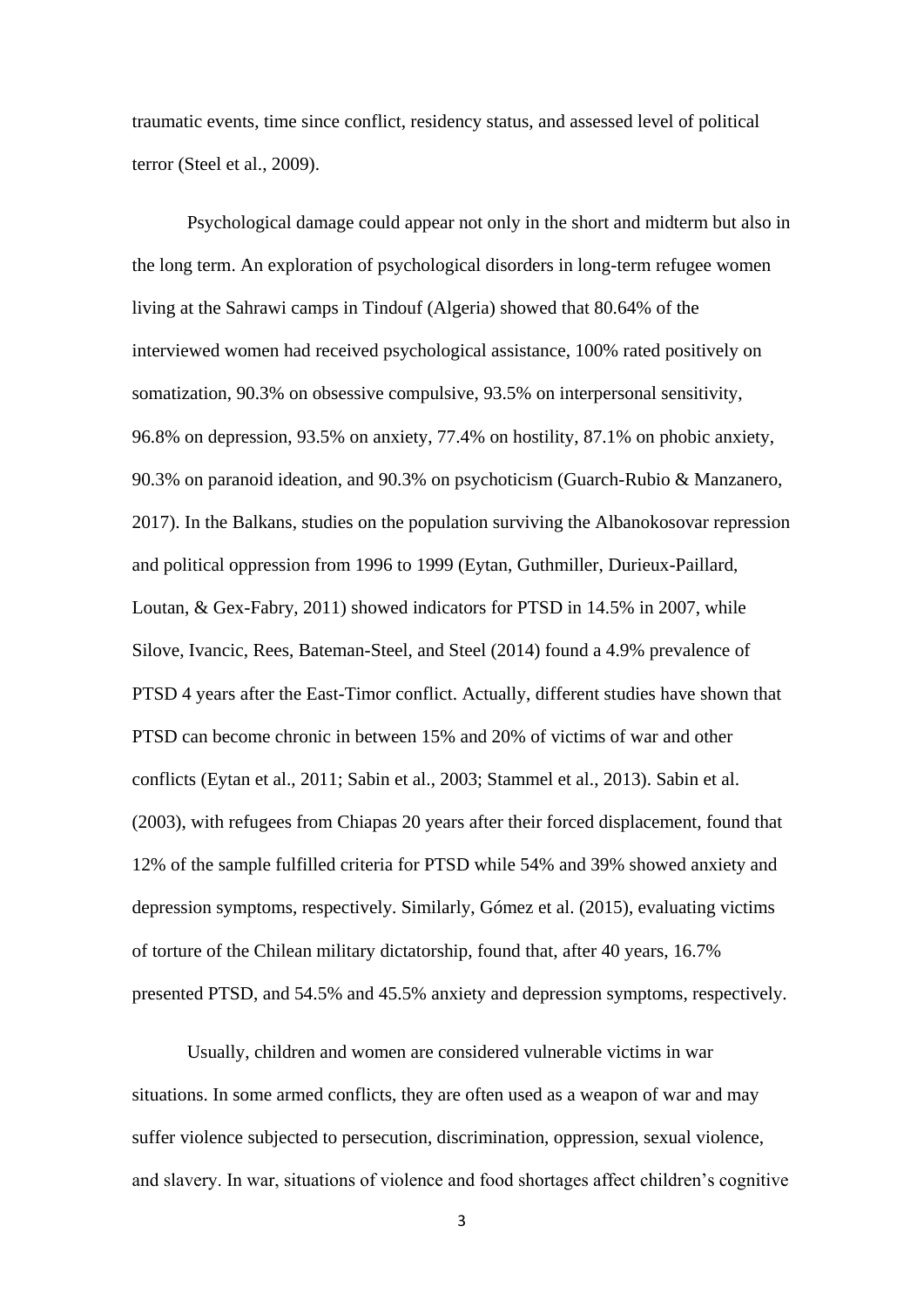and physical development, as well as their mental health. Several revisions of studies (Attanayake et al., 2009; Bronstein & Montgomery, 2011; Dimitry, 2012) have analyzed prevalence of mental disorders among children exposed to war. Attanayake et al. (2009) used a systematic review and metaregression analysis, including 17 studies and 7,920 children, and found a higher prevalence rate of mental disorders (PTSD, depression, and anxiety disorders) among children exposed to conflict than among the general population. Bronstein and Montgomery (2011) showed percentages between 19% and 54% for PTSD and between 3% and 30% for depression. Dimitry (2012) reviewed the literature on the mental health of children and adolescents living in areas of armed conflict in the Middle East and found that prevalence of PTSD in children and adolescents was estimated to be 5% to 8% in Israel, 23% to 70% in Palestine, and 10% to 30% in Iraq; data showed that the number of conflict-related traumatic experiences correlates positively with prevalence of mental, behavioral, and emotional problems; this author identified that level and type of trauma exposure, age, gender, socioeconomic adversity, social support, and religiosity mediated the effects. Studies about the lifetime prevalence of mental disorders in children living in the United States found that 4% of 13- to 18-year-olds would suffer PTSD (Merikangas et al., 2010), and 11% would suffer major depressive disorder (Avenevoli, Swendsen, He, Burstein, & Merikangas, 2015).

The whole Palestine region, and the Gaza Strip in particular, have undergone persistent conflict for decades, implying repetitive exposure to violence and war, and clearly affecting the psychological state and health of the population, and the quality of their life (Thabet, Abed, & Vostanis, 2001; Thabet & Thabet, 2016), adding urgency to the need to understand and address the implications of war-related trauma among this population. Recently, several studies have noted the psychopathological consequences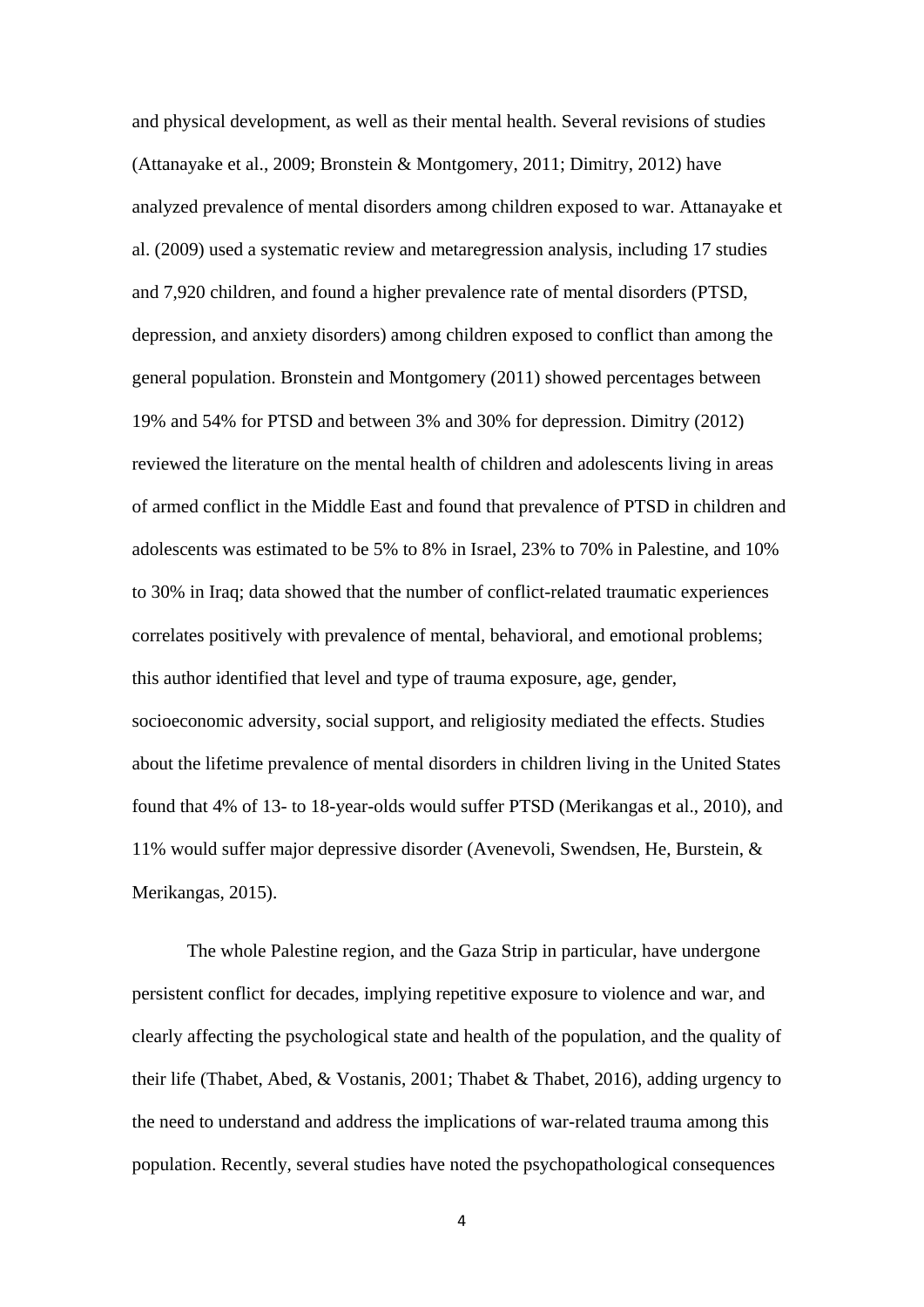of war in the Gaza Strip among adult women (Sousa, 2013), adolescents (Thabet, El-Buhaisi, & Vostanis, 2014), and preschool children (Thabet, Abu-Khusah, & Vostanis, 2014) and have assessed the memories of traumatic events among adults (Manzanero, López, Aróztegui, & El-Astal, 2015).

Thabet and Vostanis (2000), in a longitudinal study with Palestinian children between 7 and 12 years old, found that 40.6% of the children showed moderate to severe PTSD. In a previous study, Thabet and Vostanis (1999) assessed 239 children aged between 6 and 11 years and found that 41% reported moderate/severe PTSD reactions, being the total number of experienced traumas the best predictor of presence and severity of PTSD. More recently, they have showed that anxiety and depression disorders in children (4-6 year old) from Gaza Strip may be mediated through the mother's mental health (Thabet et al., 2014). Massad et al. (2009) evaluated children from the Gaza Strip aged between 3 and 6 years, finding behavioral problems in 31.3% to 56.3% of the children and emotional problems in 12.5% to 21.4%. Shehadeh, Loots, Vanderfaeillie, and Derluyn (2015) evaluated children between 3 and 10 years old whose parents were prisoners in Israel or lived in Palestine, finding PTSD symptoms in 25.3% of the children whose parents had been made prisoners and 4.3% in the rest.

On July 8, 2014, the Israeli army launched an attack against the population of Gaza Strip that lasted for 51 days, causing the death of 2,147 people, 530 of them children, 302 women, and 64 unidentified. This attack caused the destruction of infrastructures, particularly water supplies and sewerage, while the destruction of dwellings left more than 500,000 people homeless. Approximately 50,000 of them took refuge in UNRWA (United Nations Relief and Works Agency for Palestine Refugees in the Near East) schools. Other people found refuge with family or friends, in overcrowded conditions and lacking essential resources.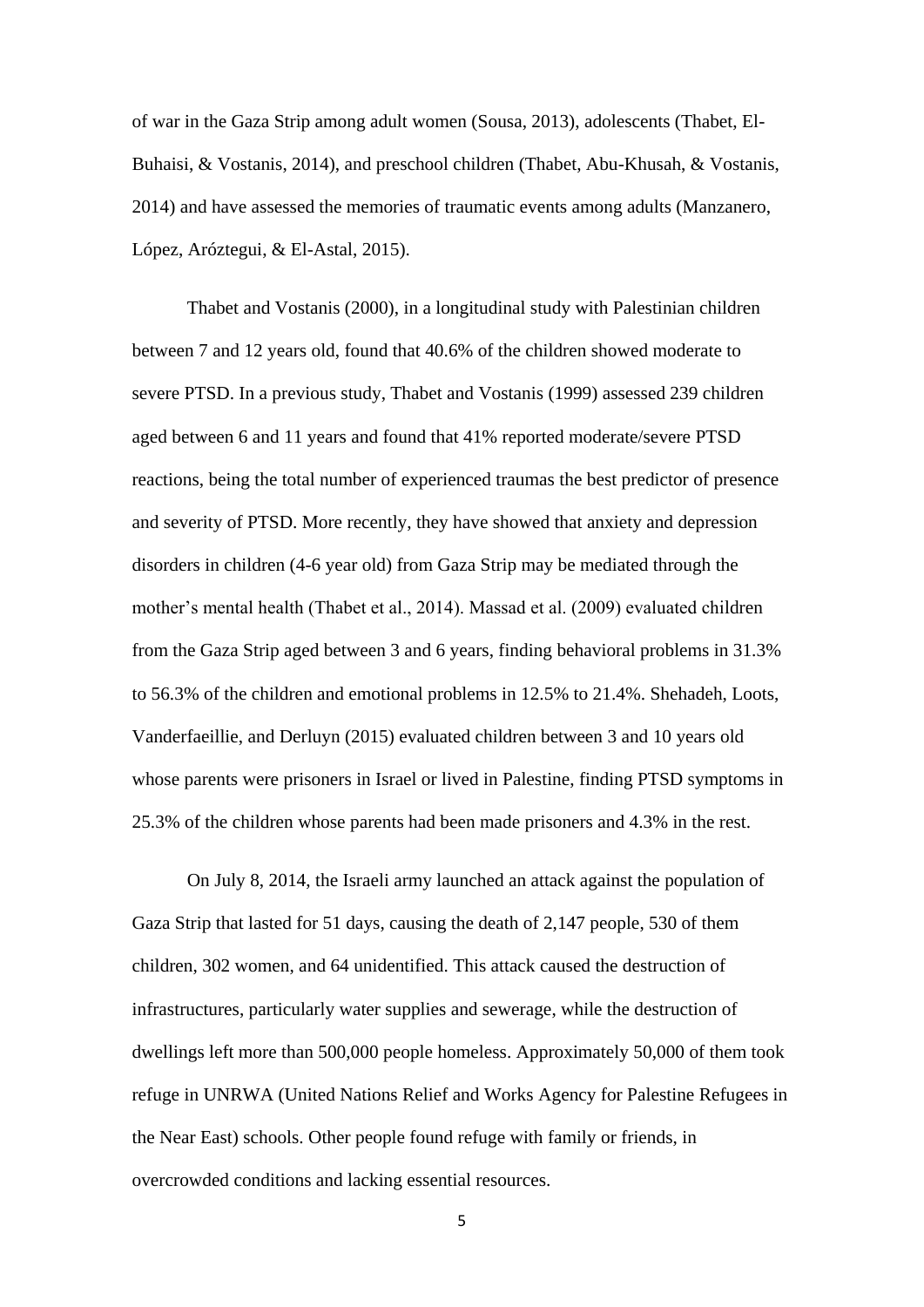Aiming to further understand the effect of this event on children, the present study assessed exposure to traumatic events and posttraumatic symptoms in children from the Gaza Strip between December 30, 2014, and May 17, 2015. The assessment is based on the application of the Harvard Trauma Questionnaire (HTQ), developed by the Harvard Program in Refugee Trauma (Mollica et al., 1992) in its Iraqi Version–Arabic (Shoeb, Weinstein, & Mollica, 2007).

The objectives of the study were twofold: (a) to identify the prevalence of exposure to traumatic events, during the episode of the Israeli attacks during the summer of 2014, among male and female children aged 6 to 12 years living in the Gaza Strip; and (b) to examine the symptoms of traumatic stress after the event in these children as described by their parents or tutors, using the HTQ. All in all, this work is based on the need to know the effects of war on children to establish, wherever possible, public policies to prevent irreversible damage to this group through appropriate interventions designed specifically for the range and type of damage observed.

## **Method**

#### *Participants*

UNRWA Elementary Schools in the five provinces of the Gaza Strip were selected, asking the collaboration of parents or tutors of children attending elementary education. 1,865 parents agreed to collaborate in the study, resulting in a sample of an equal number of children. Of the total sample, 15 did not adequately complete the questionnaire, lacking relevant data. Thus, the final sample was composed of 1,850 children, 973 male ( $M<sub>age</sub> = 9.04$  years old,  $SD = 1.96$ ) and 877 female ( $M<sub>age</sub> = 9.20$  years old,  $SD = 2.05$ ), from the 5 governorates that comprise the Gaza Strip: Rafah, Khan Yunis, Wustah, Gaza City and North Gaza.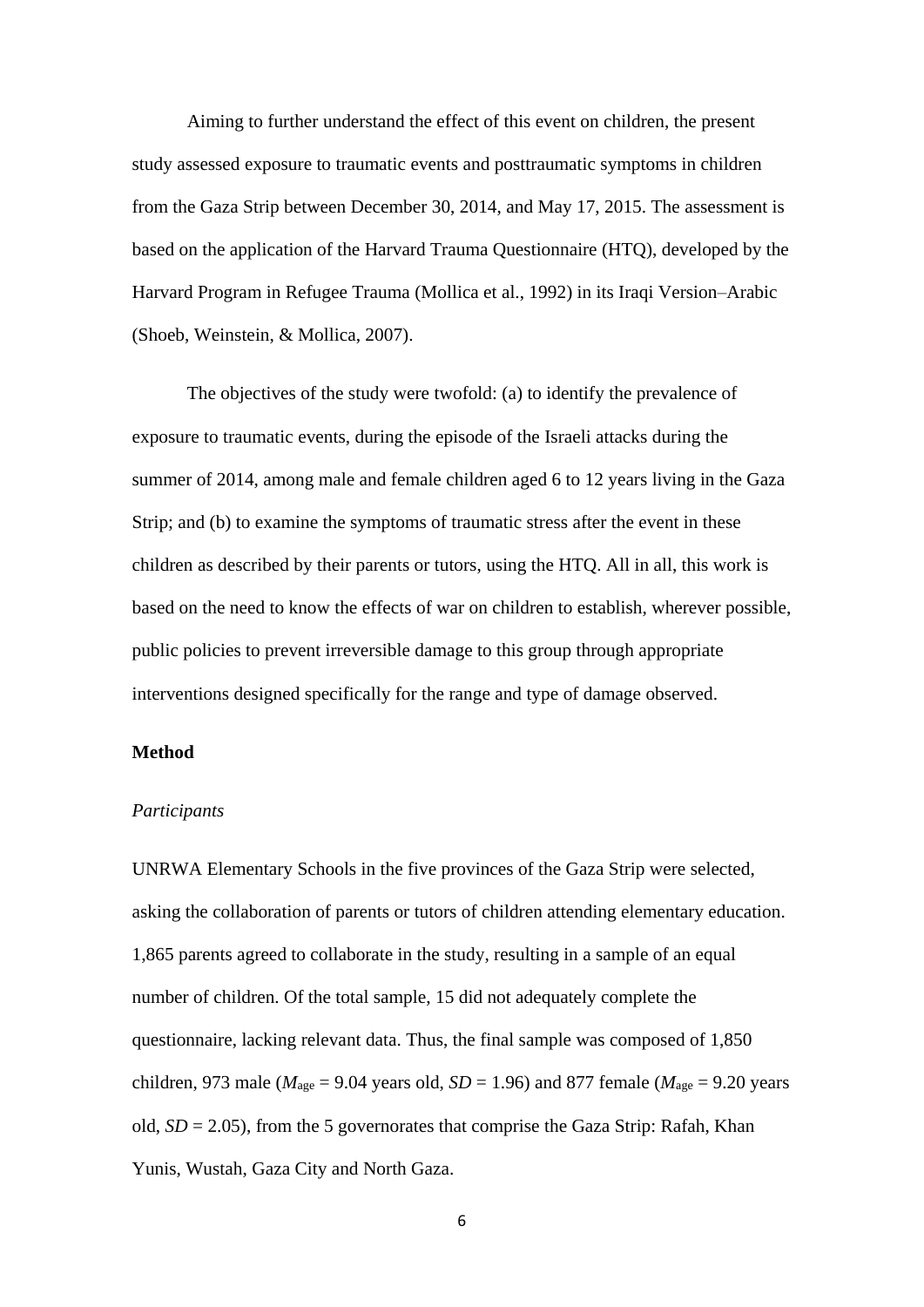### *Variables and instruments*

The Iraqi Version-Arabic of *Harvard Trauma Questionnaire* (HTQ) (Shoeb et al., 2007) allows to obtain information about a series of traumatic events and about the emotional symptoms associated to those events. This version of the HTQ was adapted for the present study with children and Palestinian cultural and language specificities in the following way. This questionnaire is divided in four sections:

- The first enumerates a number of traumatic events (38) and a yes/no question (see items in Table 1).
- The second corresponds to a section with two open questions, where the subject is asked to describe in more detail the event they perceived as the most traumatic. This section will not be analyzed in the present study due to the complexity that the analysis of open questions with a sample of 1,865 participants entails.
- The third section measures the risk of neurological complications that can arise from certain traumatic events (see items in Table 2).
- The fourth measures the symptoms of trauma and is composed of 44 items (see Table 3) that evaluate the severity or intensity of the symptoms on a 4-point Likert-type scale  $(1 = not at all, 2 = a little, 3 = quite a bit, 4 = extremely)$ . The first 16 items aim to measure PTSD symptoms according to *Diagnostic and Statistical Manual of Mental Disorders* (4th ed.; *DSM-IV*; American Psychiatric Association, 1994) criteria, with a threshold of 2.5 or higher. The other 28 items quantify what the authors name "refugee specific," which evaluates the impact that the traumatic events could have had on their perception of their own daily life. The overall scale of Section 4 also considers a threshold value of 2.5 or higher. The Cronbach's alpha of the section in this sample was .962 and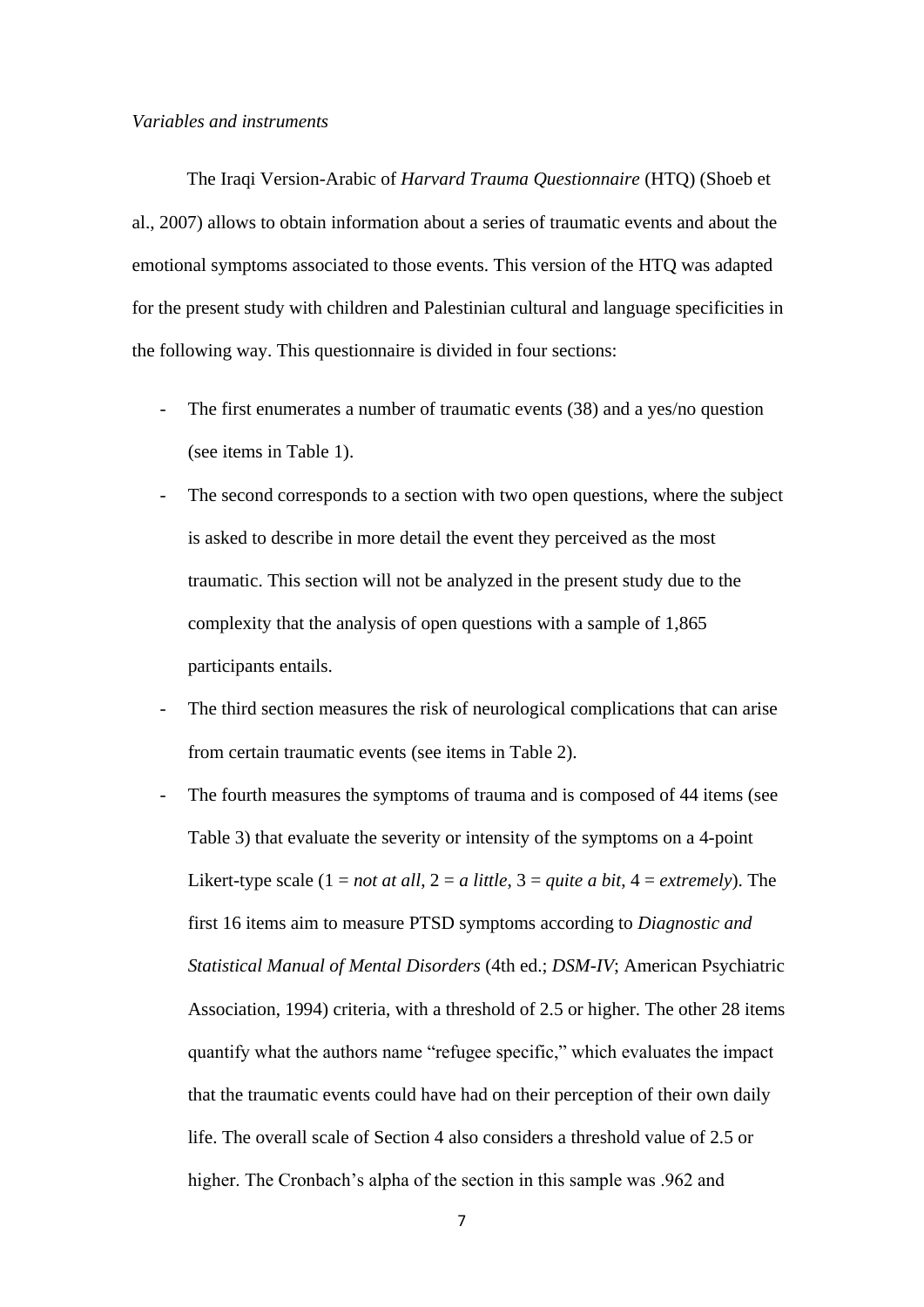interitem correlation was .368. The reliability found overcame the .35 value for all the 44 items.

## *Procedure*

The civil organizations in the Gaza Strip were asked in writing by the Department of Psychology of the Al-Azhar University–Gaza, for their collaboration in the application of the HTQ. When approval was obtained, an experienced and welltrained team (female psychologists and sociologists who worked with the families) went to the centers to meet the children's mothers. The day of the test application, the purpose of the study, and how to complete it were explained. Then, the mothers were orally asked for their consent to apply the test. Some of the mothers were still seeking shelter at the UNRWA schools, whereas others lived in their own homes. The application covered the entire Gaza Strip from north to south (North Gaza, Wustah, Khan Yunis, Rafah), including the border areas that had been directly affected by the war and the downtown areas.

Following the same procedure as in other similar studies with children, the parents (or guardians) answered the questionnaires in relation to their children, because, due to their young age, comprehension difficulties could arise if children were to perform the test themselves. The mothers were asked about the trauma that the war had caused their children.

The questionnaires were applied between January and May 2015, 6 months after the Israeli army carried out attacks on the Gaza Strip on July 8, 2014, which lasted for 51 days, resulting in serious damage to the population and to the cities and their infrastructures. The study was conducted 6 months after the end of the attacks due to difficulties in moving through the territory of the Gaza Strip during the previous period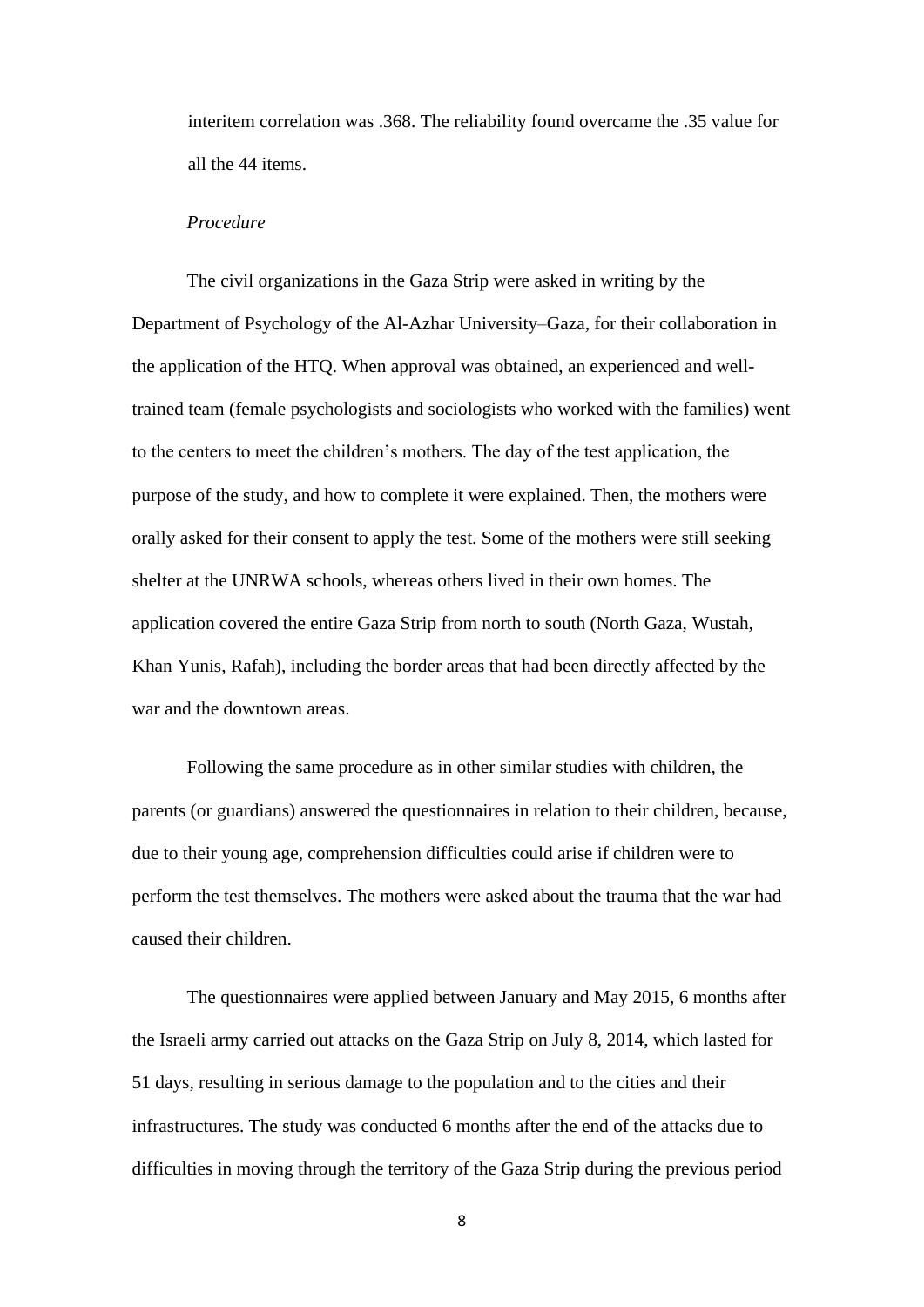and for security reasons. Thus, it was hoped that once the attacks ended, the situation would allow the study to be carried out.

This study is part of a research project regarding the assessment of psychological trauma in vulnerable refugees and asylum seekers (children and women) and was approved by the Ethics Committee from Complutense University of Madrid (Spain). It was endorsed by the UNHCR-Spain and declared of interest to the European Union, and it was possible thanks to the collaboration of the UNRWA schools. After the attacks of the summer of 2014, several institutions (the UNRWA's Community Mental Health Programme and Mercy Corps in Gaza) assisted Palestine refugees in the Gaza Strip, and asserted that children who could present some physical and psychological needs as a result of the war were adequately cared for. They collectively supported children and families through not only individual and group counseling but also targeted interventions aimed at enhancing psychosocial resilience and well-being. In this context, all the children and their families who participated in the study had the necessary psychological support.

## **Results**

#### *Traumatic events exposure*

Table 1 shows the percentage of children that were exposed to the different kinds of traumatic events. As can be observed, most of the children were exposed to bombardments and residential area destruction (83.51%), were confined to their homes (72.92%), were witness to mosque desecration (70.38%), were forced to flee (53.95%), were witness to chemical attacks (48.05%), lacked food or clean water (46.11%), were forced to leave their hometown (43.08%), had a relative that suffered physical harm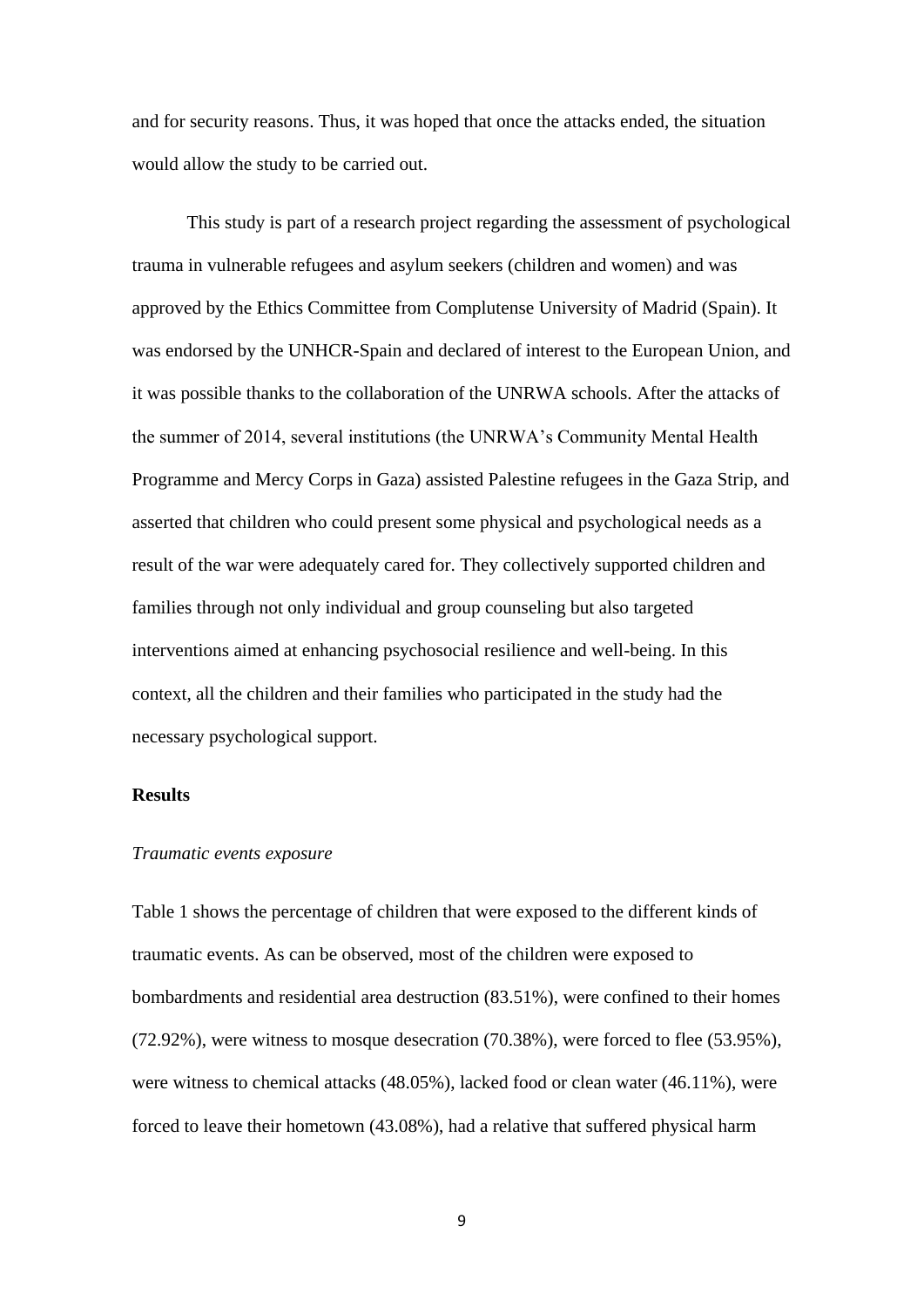(42.11%), suffered from disease without being able to access medical care (39.89%), or

were witness to someone being physically harmed (39.46%) or murdered (34.65%).

*Table 1. Percentage of children who have suffered traumatic events according to* 

*their gender and age.*

|                  | <b>Trauma Events</b>                                        | Male | Female | Total |
|------------------|-------------------------------------------------------------|------|--------|-------|
| $\overline{1}$ . | Searched his or her home                                    | 13.9 | 13.0   | 13.5  |
| 2.               | Searched (frisked)                                          | 7.5  | 5.4    | 6.5   |
| 3.               | Property looted or destroyed                                | 22.3 | 18.9   | 20.8  |
| 4.               | Forced to leave his or her hometown                         | 44.3 | 41.7   | 43.1  |
| 5.               | Imprisoned                                                  | 7.0  | 5.1    | 6.1   |
| 6.               | Diseases without being able to access to medical care       | 41.1 | 38.5   | 39.9  |
| 7.               | Lack of food or clean water                                 | 48.1 | 43.9   | 46.2  |
| 8.               | Forced to flee                                              | 56.1 | 51.5   | 54.0  |
| 9.               | Lacked shelter                                              | 34.4 | 30.1   | 32.4  |
| 10.              | Witnessed mosques desecration                               | 72.0 | 68.9   | 70.6  |
| 11.              | Arrest, torture, or execution of important family members   | 18.9 | 16.4   | 17.7  |
| 12.              | Witnessed mass execution of civilians                       | 31.0 | 27.8   | 29.5  |
| 13.              | Witnessed shelling, burning, or razing of residential areas | 84.7 | 82.2   | 83.6  |
| 14.              | Witnessed chemical attacks                                  | 48.5 | 47.7   | 48.2  |
| 15.              | Exposed to combat situation                                 | 65.9 | 67.5   | 66.6  |
| 16.              | Serious physical injury                                     | 9.3  | 10.3   | 9.7   |
| 17.              | Used as a human shield                                      | 6.2  | 5.9    | 6.1   |
| 18.              | Physical injury of family member                            | 44.0 | 40.0   | 42.2  |
| 19.              | Witnessed corpses                                           | 62.0 | 57.7   | 60.0  |
| 20.              | Confined to home                                            | 74.1 | 71.7   | 73.0  |
| 21.              | Witnessed someone being physically harmed                   | 43.1 | 35.6   | 39.6  |
| 22.              | Witnessed sexual abuse or rape                              | 4.6  | 4.9    | 4.8   |
| 23.              | Witnessed torture                                           | 28.3 | 27.1   | 27.7  |
| 24.              | Witnessed murder                                            | 37.3 | 31.7   | 34.7  |
| 25.              | Forced to inform on someone                                 | 9.5  | 9.6    | 9.5   |
| 26.              | Forced to destroy someone's property                        | 9.3  | 11.3   | 10.2  |
| 27.              | Forced to harm someone physically                           | 8.2  | 7.6    | 8.0   |
| 28.              | Murder or violent death of family member                    | 12.3 | 13.3   | 12.8  |
| 29.              | Murder or violent of friend's death                         | 21.4 | 17.6   | 19.6  |
| 30.              | Disappearance of a family member                            | 7.7  | 9.0    | 8.3   |
| 31.              | Disappearance of a friend                                   | 12.9 | 12.3   | 12.7  |
| 32.              | Family member kidnapped or taken as a hostage               | 5.0  | 5.4    | 5.2   |
| 33.              | Friend kidnapped or taken as a hostage                      | 5.8  | 4.0    | 4.9   |
| 34.              | Someone informed on you placing you and your family         | 7.4  | 8.9    | 8.1   |
| 35.              | Physically harmed                                           | 12.5 | 11.1   | 11.8  |
| 36.              | Kidnapped or taken as a hostage                             | 3.2  | 3.2    | 3.2   |
| 37.              | Sexually abused or raped                                    | 3.1  | 3.8    | 3.4   |
| 38.              | Tortured                                                    | 9.7  | 10.1   | 9.9   |

Moreover, the results of the questionnaire show that 12.81% of the children lost a close family member due to a violent death, and 8.32% due to disappearance, 19.57% lost a friend, 11.78% were physically harmed, 9.73% of them severely harmed, 9.89%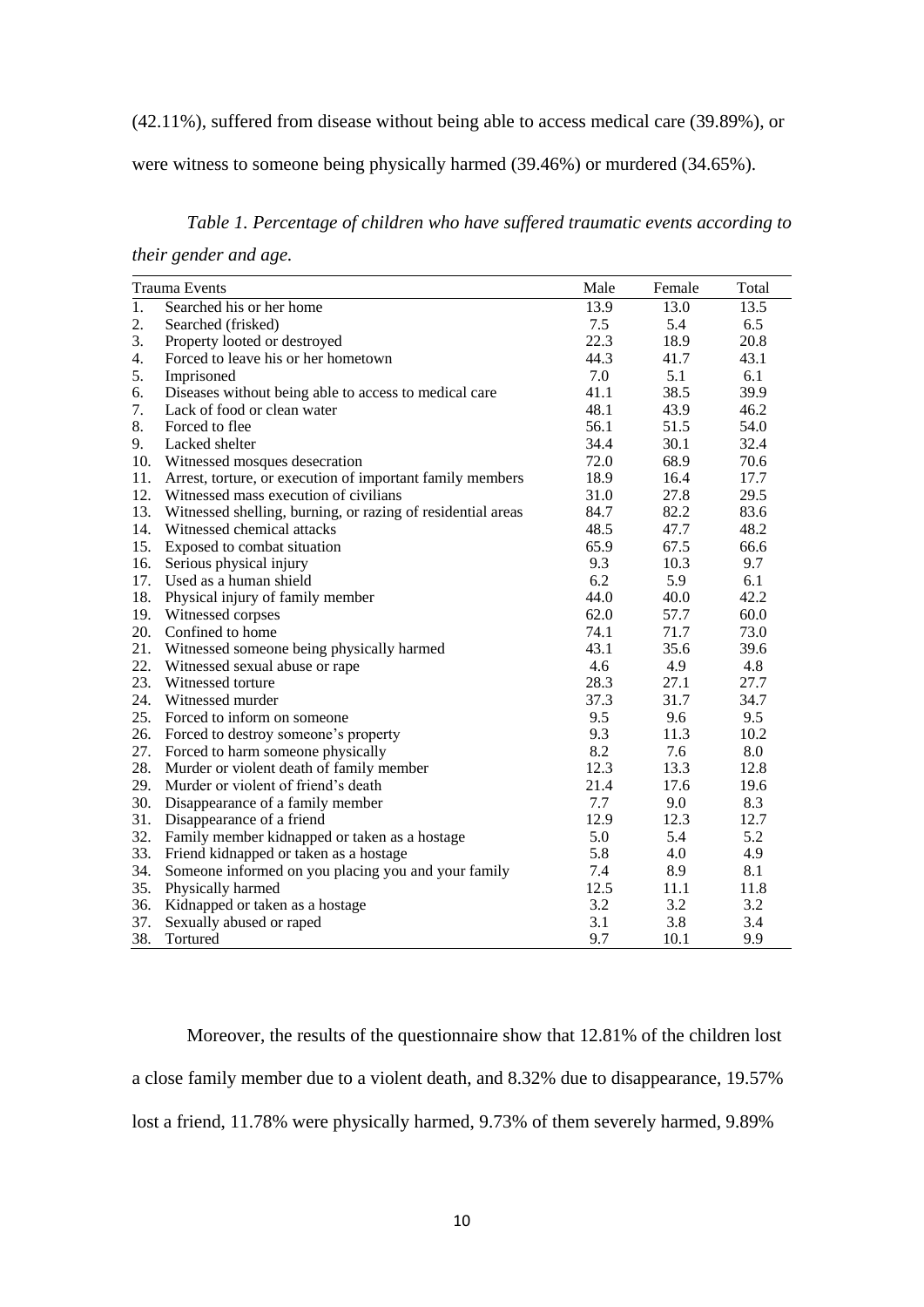were tortured, 6.11% were made prisoners, 3.41% were sexually assaulted, and 20.70% had their property looted or destroyed.



*Figure 1. Histogram of the number of traumatic events experienced by children (n = 1850).*

In Figure 1, a histogram of the number of traumatic events suffered by the children  $(M = 10.86; SD = 5.98)$  can be observed.

After analyzing the traumatic events exposure in terms of gender (see Table 1), results showed that, in general, gender was no related to the number of traumatic events, except for four events: forced to flee,  $\chi^2(1, N = 1848) = 4.083$ , p<.05; witnessed someone being physically harmed,  $\chi^2(1, N = 1845) = 10.637$ , p<.001; witnessed murder,  $\chi^2(1, N = 1845)$ 1846) = 6.227, p<.05; and murder or violent of friend's death,  $\chi^2(1, N = 1848) = 4.267$ , p<.05. In all cases, the girls were less exposed than boys to those traumatic events, probably because, in Palestinian society, girls are more protected by their families; that is, girls are more likely to be at home (because they are not allowed to go outside alone), whereas boys are more likely to stay out on the streets because they are allowed to.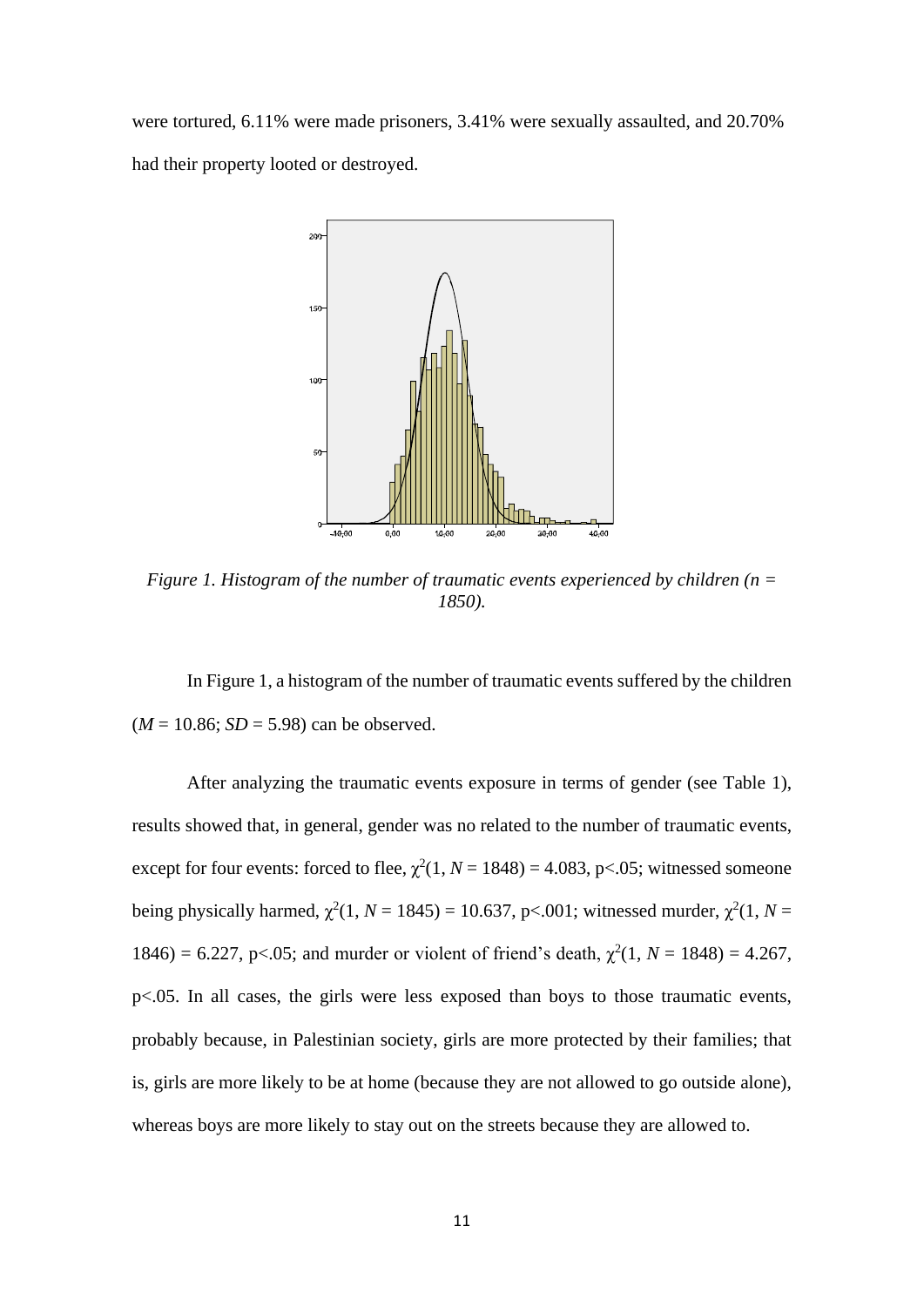In terms of differences due to age, significant effects were only found for the following: Forced to leave his or her hometown and settle in a different part of the country with minimal services,  $F(1,1786) = 5.959$ ,  $p < .05$ ,  $\eta^2 = .003$ ; Witnessed mass execution of civilians,  $F(1,1845) = 4.559$ ,  $p < .05$ ,  $\eta^2 = .002$ ; Witnessed corpses,  $F(1,1846) = 5.715$ ,  $p < .05$ ,  $\eta^2 = .003$ ; Physically harmed,  $F(1,1844) = 6.225$ ,  $p < .05$ ,  $\eta^2 = .003$ . In these cases, children who experienced these traumatic events are older than the children who did not. However, effect sizes were very low.

## *Physical harm and neurological damage*

As there was no medical report on the matter, the possible neurological damages that children may have suffered can only be estimated from the information provided by their parents (see Table 2). Forty-seven children (2.54%) suffered injury to their body and to their head due to nearby explosions, 27 of these children suffered loss of consciousness as a result. Sixty-three children (3.40%) suffered injuries to their body, 43 lost consciousness. Three children (0.16%) suffered head injuries with loss of consciousness. All in all, 73 children (3.94%) suffered from loss of consciousness.

## *Table 2. Percentage of Children Who Have Suffered From Physical Harm and Neurological Damage (N = 1,850).*

| Injury                                     | $\%$       |
|--------------------------------------------|------------|
| Injury to the body from a nearby explosion | 6.05       |
| Loss of consciousness                      | 3.68       |
| Injury to the head from a nearby explosion | 2.70       |
| Loss of consciousness                      | 1.62       |
| Neurological consequences                  | 2.43       |
| Memory deficits                            | 1.08       |
| Starvation                                 | 8.32       |
| Loss of weight <sup>a</sup>                | 4.33(4.32) |

<sup>a</sup> Average of weight loss only when for positive answers (*SD* in parentheses).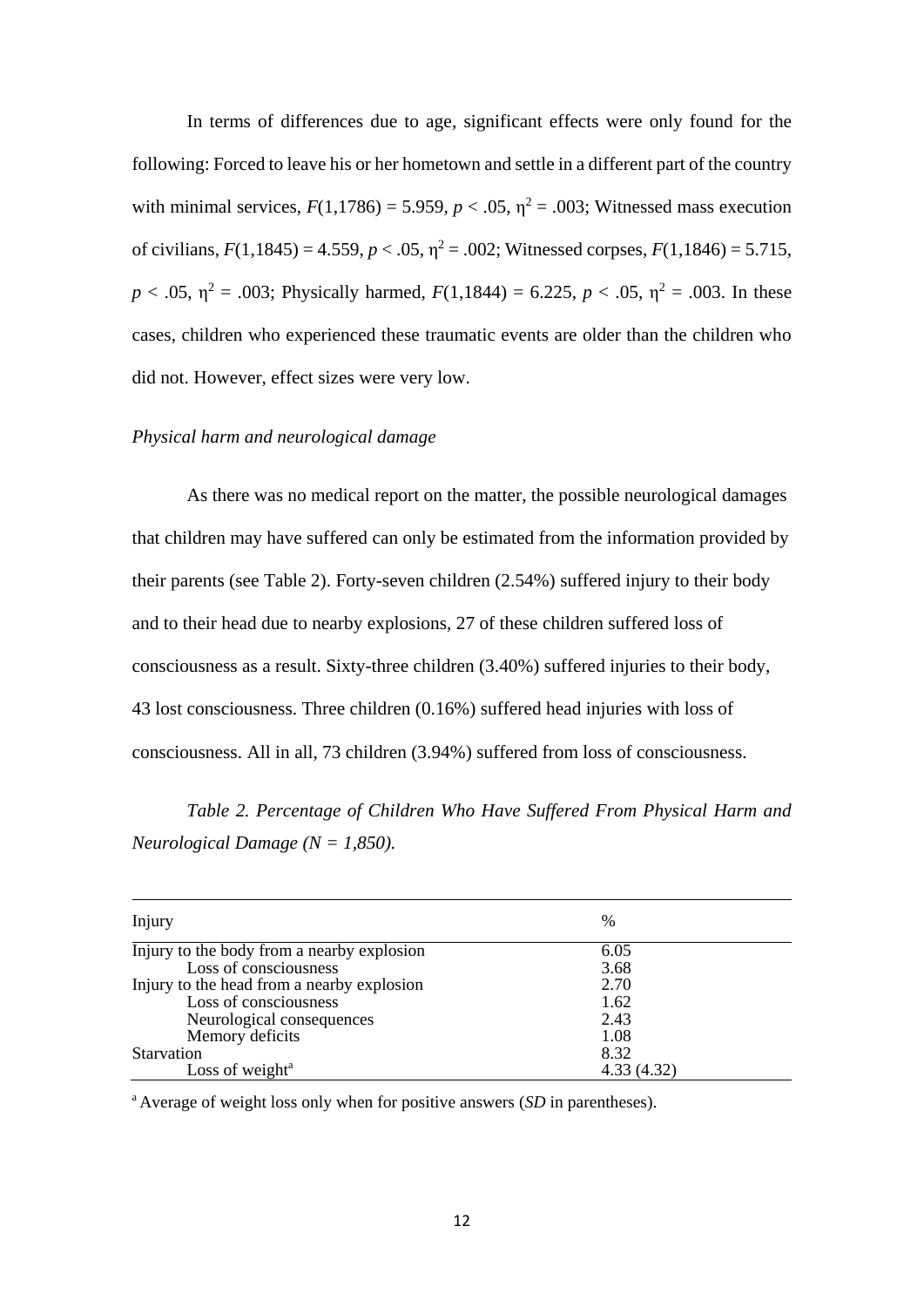The fourth section of the questionnaire analyzed trauma symptoms, and the results, in terms of age, can be found in Table 3. As mentioned in the materials section, the HTQ includes in the first 16 items according to the *DSM-IV* PTSD criteria. In both cases, PTSD and HTQ, the threshold is 2.5. As it can be seen, average scores in both indexes did not go above that score, and only Items 1 and 10 were above 2.5.

*Table 3. Average Scores (M) and Standard Deviations (SD) of Trauma Symptoms According to DSM-IV Criteria for PTSD (Items 1-16) and According to HTQ Criteria (Items 1-44).*

|                  |                                                                            | Male             |      | Female           |      | Total            |      |
|------------------|----------------------------------------------------------------------------|------------------|------|------------------|------|------------------|------|
|                  | Trauma Symptoms                                                            | $\boldsymbol{M}$ | SD   | $\boldsymbol{M}$ | SD   | $\boldsymbol{M}$ | SD   |
| $\overline{1}$ . | Recurrent thoughts or memories of the                                      | 2.56             | 0.97 | 2.54             | 0.96 | 2.55             | 0.96 |
|                  | most hurtful or terrifying events                                          |                  |      |                  |      |                  |      |
| 2.               | Feeling as though the event is happening<br>again                          | 2.27             | 0.94 | 2.27             | 0.97 | 2.27             | 0.96 |
| 3.               | Recurrent nightmares                                                       | 2.23             | 0.99 | 2.20             | 0.99 | 2.21             | 0.99 |
| 4.               | Feeling detached or withdrawn from<br>people                               | 1.64             | 0.86 | 1.62             | 0.87 | 1.63             | 0.86 |
| 5.               | Unable to feel emotions                                                    | 1.71             | 0.85 | 1.68             | 0.86 | 1.69             | 0.86 |
| 6.               | Feeling jumpy, easily startled*                                            | 2.21             | 1.05 | 2.07             | 1.01 | 2.15             | 1.03 |
| 7.               | Difficulty concentrating*                                                  | 2.26             | 0.96 | 2.16             | 1.01 | 2.20             | 0.99 |
| 8.               | Trouble sleeping                                                           | 2.03             | 0.95 | 2.04             | 0.98 | 2.03             | 0.97 |
| 9.               | Feeling on guard                                                           | 2.04             | 0.94 | 2.05             | 0.99 | 2.05             | 0.96 |
| 10.              | Feeling irritable or having outbursts of<br>anger**                        | 2.54             | 1.05 | 2.36             | 1.03 | 2.46             | 1.05 |
| 11.              | Avoiding activities that remind the child<br>of the hurtful event          | 2.18             | 0.99 | 2.18             | 1.01 | 2.18             | 1.00 |
| 12.              | Inability to remember parts of the most<br>hurtful events                  | 1.83             | 0.91 | 1.79             | 0.91 | 1.81             | 0.91 |
| 13.              | Less interest in daily activities                                          | 2.06             | 0.94 | 1.96             | 0.93 | 2.01             | 0.93 |
| 14.              | Feeling as if the child doesn't have a<br>future                           | 1.85             | 0.97 | 1.79             | 0.97 | 1.82             | 0.97 |
| 15.              | Avoiding thoughts or feelings associated<br>with the hurtful events        | 2.05             | 0.95 | 2.11             | 0.98 | 2.08             | 0.96 |
| 16.              | Sudden emotional or physical reaction<br>when reminded of the most hurtful | 2.16             | 0.95 | 2.11             | 0.99 | 2.13             | 0.97 |
|                  | events                                                                     |                  |      |                  |      |                  |      |
|                  | PTSD (DSM-IV)                                                              | 2.11             | 0.63 | 2.04             | 0.64 | 2.07             | 0.63 |
| 17.              | Poor memory**                                                              | 2.02             | 1.03 | 1.83             | 0.96 | 1.93             | 0.99 |
| 18.              | Feeling exhausted*                                                         | 2.04             | 0.99 | 1.94             | 0.98 | 1.99             | 0.98 |
| 19.              | Troubled by bodily pain or physical<br>problems*                           | 1.79             | 0.98 | 1.67             | 0.91 | 1.73             | 0.95 |
| 20.              | Feeling that the child has less skills than<br>before                      | 2.13             | 1.01 | 2.03             | 0.99 | 2.08             | 1.00 |
| 21.              | Difficulty paying attention**                                              | 2.26             | 1.00 | 2.04             | 0.96 | 2.15             | 0.99 |
| 22.              | Feeling unable to make daily plans**                                       | 2.09             | 0.93 | 1.92             | 0.91 | 2.01             | 0.93 |
| 23.              | Having difficulty dealing with new<br>situations                           | 2.03             | 0.91 | 1.99             | 0.93 | 2.01             | 0.92 |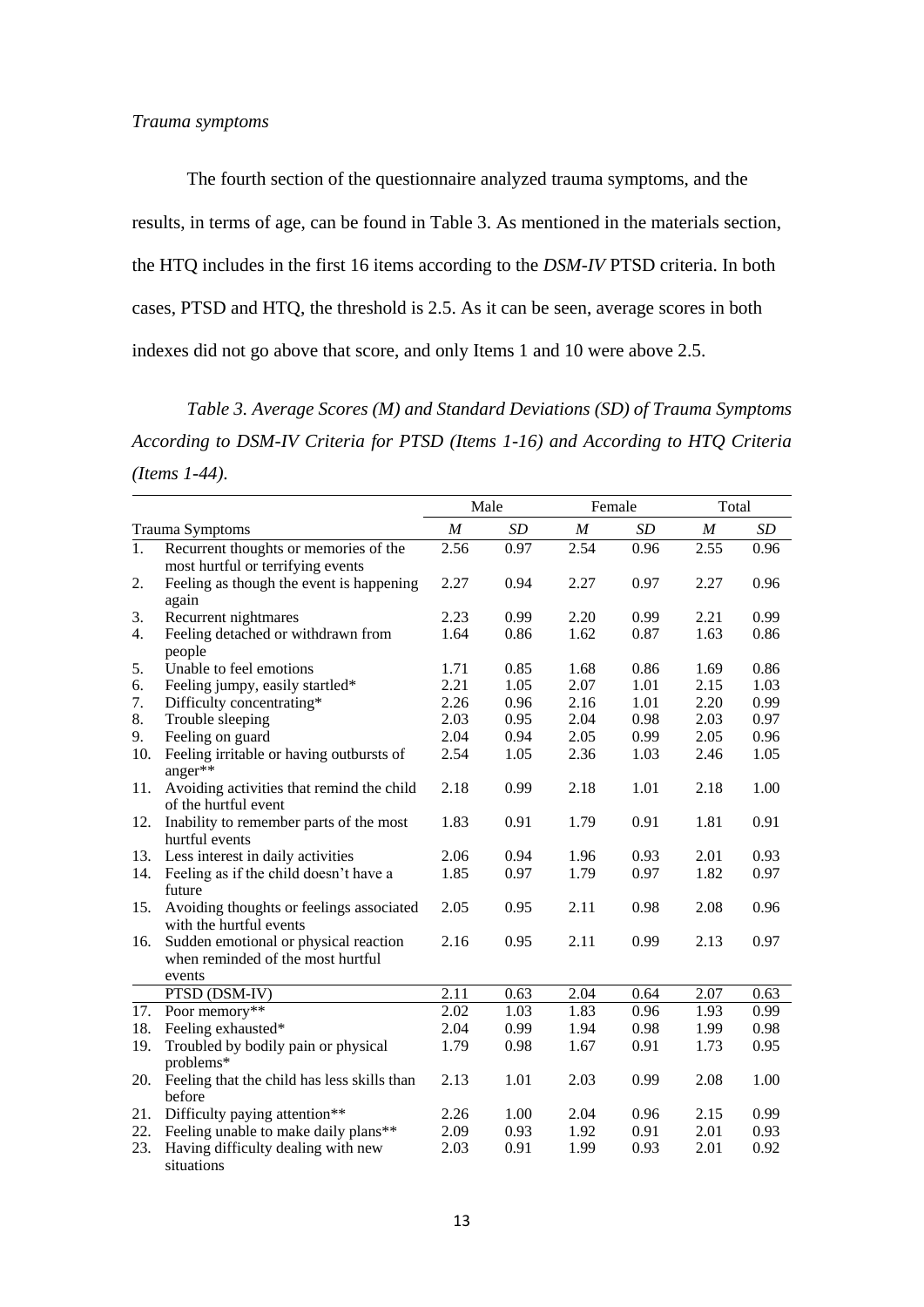| 24. | Feeling that the child is the only one who<br>suffered these events**                                           | 1.69 | 0.90 | 1.57 | 0.85 | 1.63 | 0.88 |
|-----|-----------------------------------------------------------------------------------------------------------------|------|------|------|------|------|------|
| 25. | Feeling that others don't understand what<br>happened to him or her                                             | 1.80 | 0.93 | 1.74 | 0.94 | 1.77 | 0.93 |
| 26. | Feeling guilty for having survived                                                                              | 1.50 | 0.81 | 1.45 | 0.80 | 1.47 | 0.81 |
| 27. | Blaming himself or herself for things that                                                                      | 1.44 | 0.77 | 1.39 | 0.75 | 1.42 | 0.76 |
|     | have happened                                                                                                   |      |      |      |      |      |      |
| 28. | Spending time thinking why God is<br>making the child go through such<br>$events*$                              | 1.99 | 1.04 | 1.87 | 0.98 | 1.93 | 1.01 |
| 29. | Feeling a need for revenge**                                                                                    | 2.30 | 1.20 | 2.09 | 1.13 | 2.20 | 1.17 |
| 30. | Feeling others are hostile toward the                                                                           | 1.78 | 0.94 | 1.71 | 0.95 | 1.74 | 0.94 |
|     | child                                                                                                           |      |      |      |      |      |      |
| 31. | Feeling no trust in others                                                                                      | 1.80 | 0.90 | 1.73 | 0.87 | 1.77 | 0.89 |
| 32. | Feeling that the child has no one to rely<br>upon but God                                                       | 2.29 | 1.18 | 2.22 | 1.19 | 2.25 | 1.18 |
| 33. | Hopelessness                                                                                                    | 1.61 | 0.87 | 1.61 | 0.87 | 1.61 | 0.87 |
| 34. | Feeling powerless to help others                                                                                | 1.73 | 0.87 | 1.66 | 0.87 | 1.70 | 0.88 |
| 35. | Feeling ashamed of the hurtful or                                                                               | 1.42 | 0.79 | 1.45 | 0.84 | 1.44 | 0.81 |
|     | traumatic events that have happened to<br>the child                                                             |      |      |      |      |      |      |
| 36. | Feeling humiliated by their experience                                                                          | 1.64 | 0.94 | 1.59 | 0.91 | 1.62 | 0.92 |
|     |                                                                                                                 |      |      |      |      |      |      |
| 37. | Feeling that the child is a jinx to himself<br>or herself and his or her family                                 | 1.40 | 0.78 | 1.35 | 0.74 | 1.38 | 0.76 |
| 38. | Finding out or being told by other people<br>that the child has done something that the<br>child can't remember | 1.63 | 0.86 | 1.56 | 0.83 | 1.60 | 0.85 |
| 39. | Feeling as though the child is split into                                                                       | 1.47 | 0.81 | 1.42 | 0.77 | 1.45 | 0.79 |
|     | two people and one of him is watching<br>what the other is doing                                                |      |      |      |      |      |      |
| 40. | Ruminations, poor concentration, lack                                                                           | 2.23 | 1.08 | 2.05 | 1.03 | 2.14 | 1.06 |
|     | of initiative, boredom, sleep problems,<br>tiredness, and somatic complaints**                                  |      |      |      |      |      |      |
| 41. | Sensation of the heart being squeezed                                                                           | 1.98 | 0.99 | 1.95 | 1.00 | 1.7  | 1.00 |
| 42. | Irritability, nervousness, lack of patience,                                                                    | 2.62 | 1.07 | 2.34 | 1.06 | 2.48 | 1.07 |
|     | and anger outbursts**                                                                                           |      |      |      |      |      |      |
| 43. | Feeling of tightness in the chest and a<br>choking sensation*                                                   | 1.92 | 1.03 | 1.79 | 0.97 | 1.86 | 1.00 |
| 44. | Tired soul                                                                                                      | 2.20 | 1.08 | 2.15 | 1.10 | 2.18 | 1.09 |
|     | Total Score 1-44**                                                                                              | 1.97 | 0.58 | 1.88 | 0.58 | 1.92 | 0.58 |
|     |                                                                                                                 |      |      |      |      |      |      |

Note. DSM-IV = Diagnostic and Statistical Manual of Mental Disorders (4th ed.; American Psychiatric Association, 1994); PTSD = posttraumatic stress disorder; HTQ = Harvard Trauma Questionnaire.  $*p < .05.$  \*\*p  $< .01.$ 

The ANOVA showed significant differences according to gender on the

following items: feeling jumpy, easily startled,  $F(1, 1751) = 5.905$ ,  $p < .5$ ,  $\eta^2 = .003$ ;

difficulty concentrating,  $F(1, 1751) = 4.060$ ,  $p < .5$ ,  $\eta^2 = .002$ ; feeling irritable or having

outbursts of anger,  $F(1, 1751) = 11.838$ ,  $p < 0.1$ ,  $\eta^2 = 0.007$ ; poor memory,  $F(1, 1751) =$ 

15.771,  $p < 1$ ,  $\eta^2 = .009$ ; feeling exhausted,  $F(1, 1751) = 4.058$ ,  $p < 0.5$ ,  $\eta^2 = .002$ ;

troubled by bodily pain or physical problems,  $F(1, 1751) = 6.278$ ,  $p < .5$ ,  $\eta^2 = .004$ ;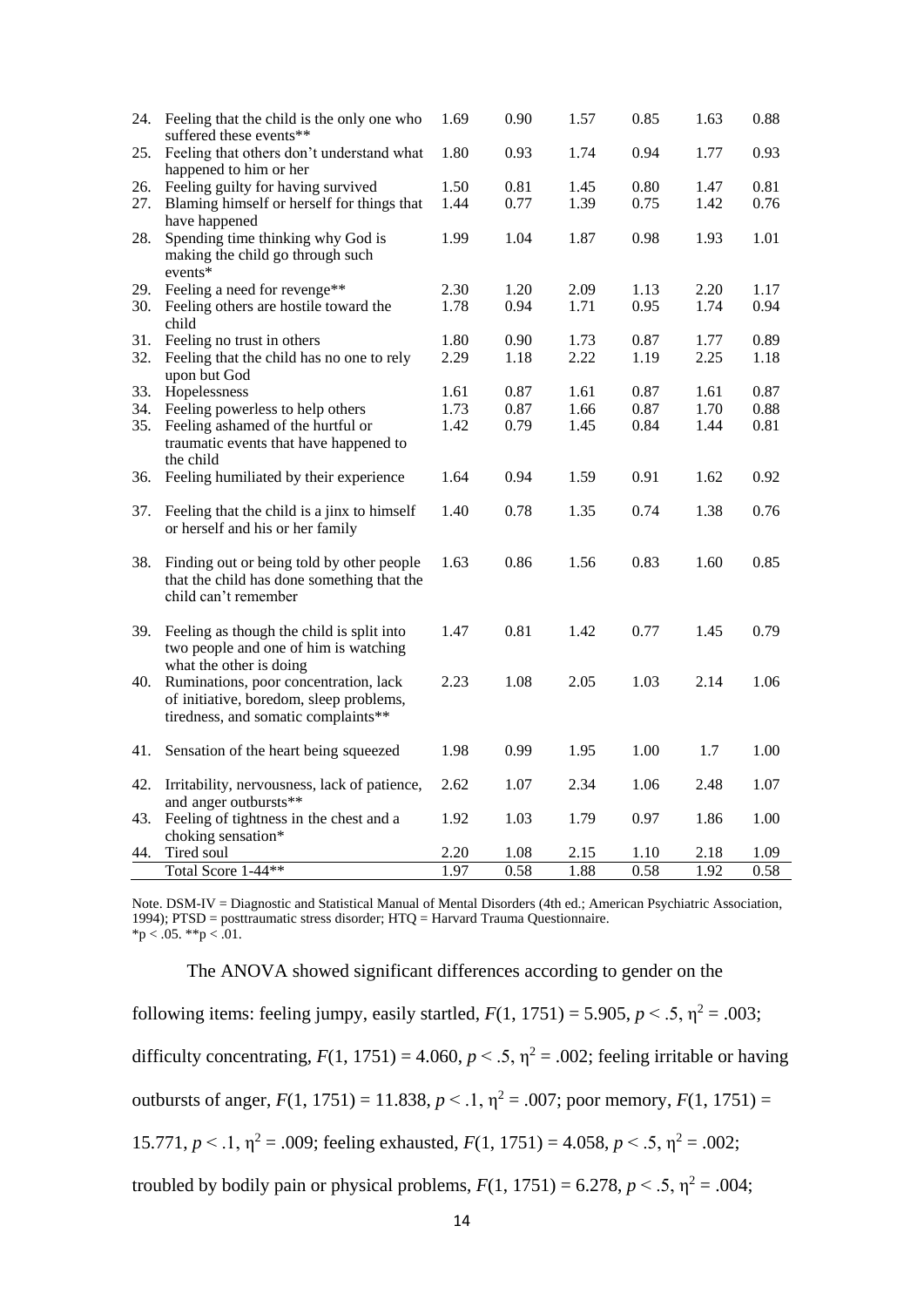difficulty paying attention,  $F(1, 1751) = 20.370$ ,  $p < 1$ ,  $\eta^2 = .012$ ; feeling unable to make daily plans,  $F(1, 1751) = 9.860$ ,  $p < 1$ ,  $\eta^2 = .006$ ; feeling that the child is the only one who suffered these events,  $F(1, 1751) = 6.586$ ,  $p < 0.1$ ,  $\eta^2 = 0.004$ ; spending time thinking why God is making the child go through such events,  $F(1, 1751) = 3.800$ ,  $p =$ .05,  $\eta^2$  = .002; feeling a need for revenge,  $F(1, 1751) = 11.197$ ,  $p < 0.1$ ,  $\eta^2 = 0.006$ ; ruminations, poor concentration, lack of initiative, boredom, sleep problems, tiredness, and somatic complaints,  $F(1, 1751) = 12.873$ ,  $p < 0.1$ ,  $\eta^2 = 0.007$ ; irritability, nervousness, lack of patience, and anger outbursts,  $F(1, 1751) = 29.746$ ,  $p < 0.1$ ,  $\eta^2 = 0.017$ ; feeling of tightness in the chest and a choking sensation,  $F(1, 1751) = 5.416$ ,  $p < .5$ ,  $\eta^2 = .003$ ; and also in the average total scores in the HTQ (Items 1-44),  $F(1, 1751) = 7.339$ ,  $p < 0.1$ ,  $\eta^2 =$ .004. In all cases, males scored higher than females, although in general the effect sizes were low.

The Pearson's correlation coefficients (bilateral) about age and trauma symptoms were calculated and showed significant relationships on the following items: Feeling as if the child doesn't have a future,  $r(1846) = .069$ ,  $p < .01$ ; avoiding thoughts or feelings associated with the hurtful events,  $r(1846) = .057$ ,  $p < .05$ ; feeling exhausted,  $r(1849) = .059$ ,  $p < .05$ ; troubled by bodily pain or physical problems,  $r(1844) = .060$ , *p*  $< .01$ ; feeling that the child has less skills than before,  $r(1843) = .092$ ,  $p < .001$ ; spending time thinking why God is making child go through such events,  $r(1847) =$ .047,  $p < .05$ ; and sensation of the heart being squeezed,  $r(1847) = .058$ ,  $p < .05$ . In all these symptoms, older age involved higher scores.

When the relationship between the number of experienced traumatic events and the total score on the HTQ trauma symptom (Items 1-44) was analyzed, a positive correlation between the two was found,  $r(1850) = .539$ ,  $p < .001$ . The same was found for total score on the DSM trauma symptoms (Items 1-16),  $r(1850) = .523$ ,  $p < .001$ .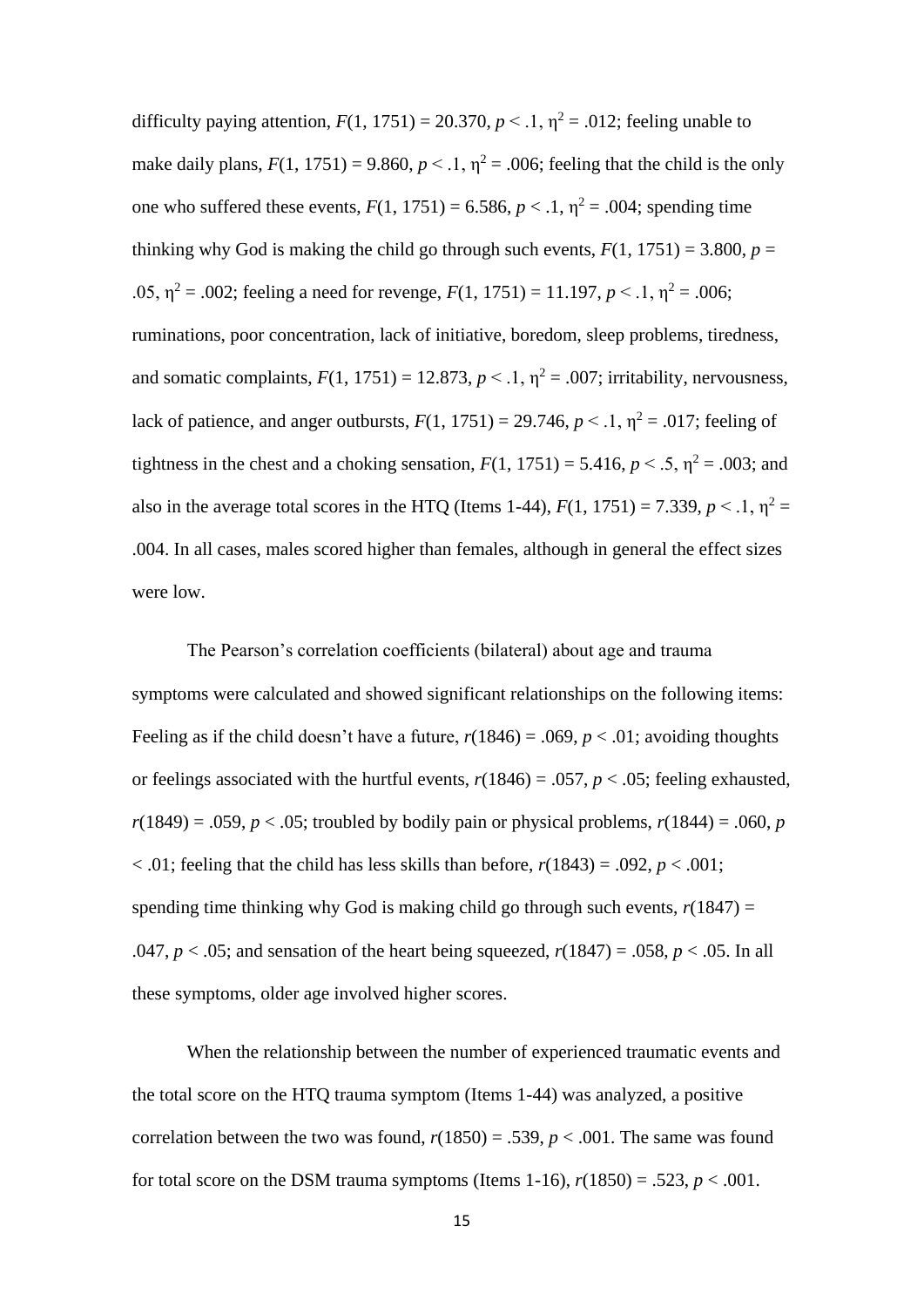Total scores on HTQ trauma symptom and total score on DSM were highly related,  $r(1850) = .923, p < .001.$ 

#### *Posttraumatic Stress Disorder*

Looking at individual cases, 275 males (28.3%) and 232 females (26.5%) scored higher than 2.5 in the PTSD score (*DSM-IV*). No significant relationship was found between gender and PTSD,  $\chi^2(1, N = 1850) = 0.759$ , p = .38; or between age and PTSD,  $F(1, 1849) = 1.125$ ,  $p = .289$ ;  $\eta^2 = .001$ . The presence of PTSD was related to the number of traumatic events experienced,  $F(1, 1864) = 301.494$ ,  $p < .001$ ;  $p^2 = .139$ . The number of traumatic experiences were higher in children diagnosed for PTSD (*M* = 14.49,  $SD = 6.01$ ) than in children without that disease ( $M = 9.49$ ,  $SD = 5.37$ ).

### **Discussion**

The present article studies war-related trauma and its effects on a large sample of children living in the Gaza Strip 6 months after the attack launched by the Israeli army on July 8, 2014, which lasted for 51 days. Thus, it focuses on war trauma effects on children, which is a particularly vulnerable group and, therefore, critical to study. Moreover, as conflict in this region is ongoing, there is a pervasive need to understand and address the implications of war-related trauma among this population to establish adequate and tailored policies and clinical interventions.

The traumatic symptomatology found in the total sample fulfills the criteria for PTSD diagnosis in 26% to 30% of the cases and is related to the number of trauma events experienced. Comparing these numbers with the study (Thabet & Vostanis, 2000) carried out in the Gaza Strip 6 months after the start of the peace process initiated by the Middle East Oslo agreement, with children who had been brought up during the military conflict in the area between 1987 and 1993, it can be said that the PTSD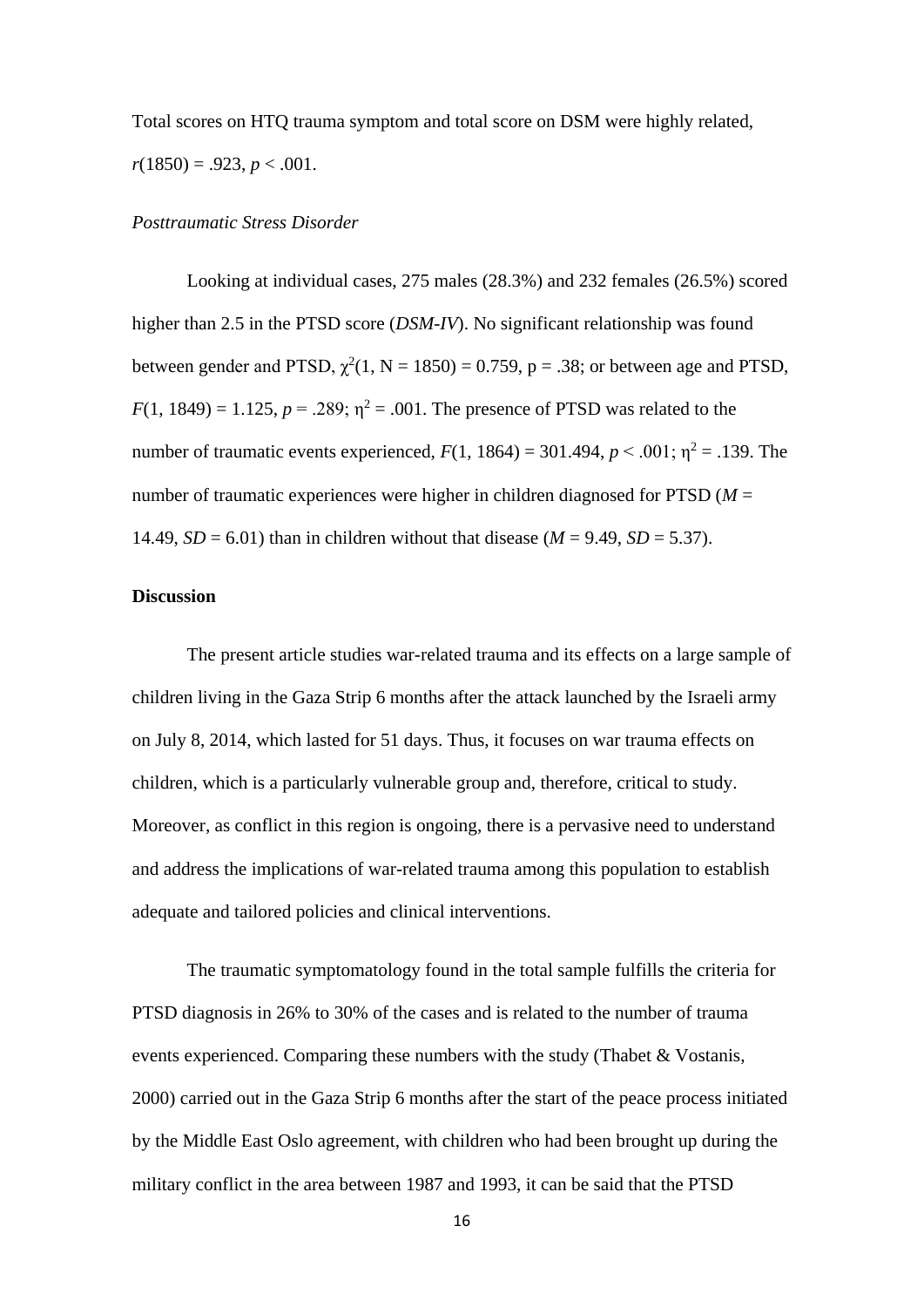prevalence found in the present study is around 10% lower. This difference could be explained by the intervention programs implemented since then by UNRWA and other nongovernmental organizations in the Gaza Strip to promote children's mental health, which would indicate their effectiveness. Comparing the current data with those obtained by Shehadeh et al. (2015) before the bombardments of summer 2014 (albeit in slightly younger children), we can state that now the prevalence of PTSD is higher than that found at that time, whose data showed a 4.3% prevalence of PTSD in the children evaluated, and it is similar to the prevalence found in children whose parents are in prison (25.3%). In any case, they showed a much higher prevalence of PTSD than that found in the general population of children in countries such as the United States (Merikangas et al., 2010). Present data suggest that children in the Gaza Strip were psychologically affected by the Israeli attacks that took place during the summer of 2014, fulfilling by a wide margin the criteria set by DSM-IV for PTSD.

With regard to differences due to age or gender, the effects found are generally low in size, so they should be interpreted with caution as effects that were found may be spurious. In any case, significant positive relationships were found between traumatic symptomatology and age, perhaps as a consequence of several factors such as the higher exposure to traumatic experiences and a higher conscience of the gravity of the situation, of the consequences of the events, and of the subsequent situation. The perpetuation of the harm caused by the traumatic event is determined by the period following the initial traumatic event itself (Keilson, 1979). Conversely, the exposure to previous traumatic events and stress accumulation affect the development of PTSD and also have a negative impact on mental health. Inhabitants of the Gaza Strip have been suffering from the Palestinian–Israeli conflict for decades, with the bombardments that took place at Christmas 2008 being most notorious, as they had already affected the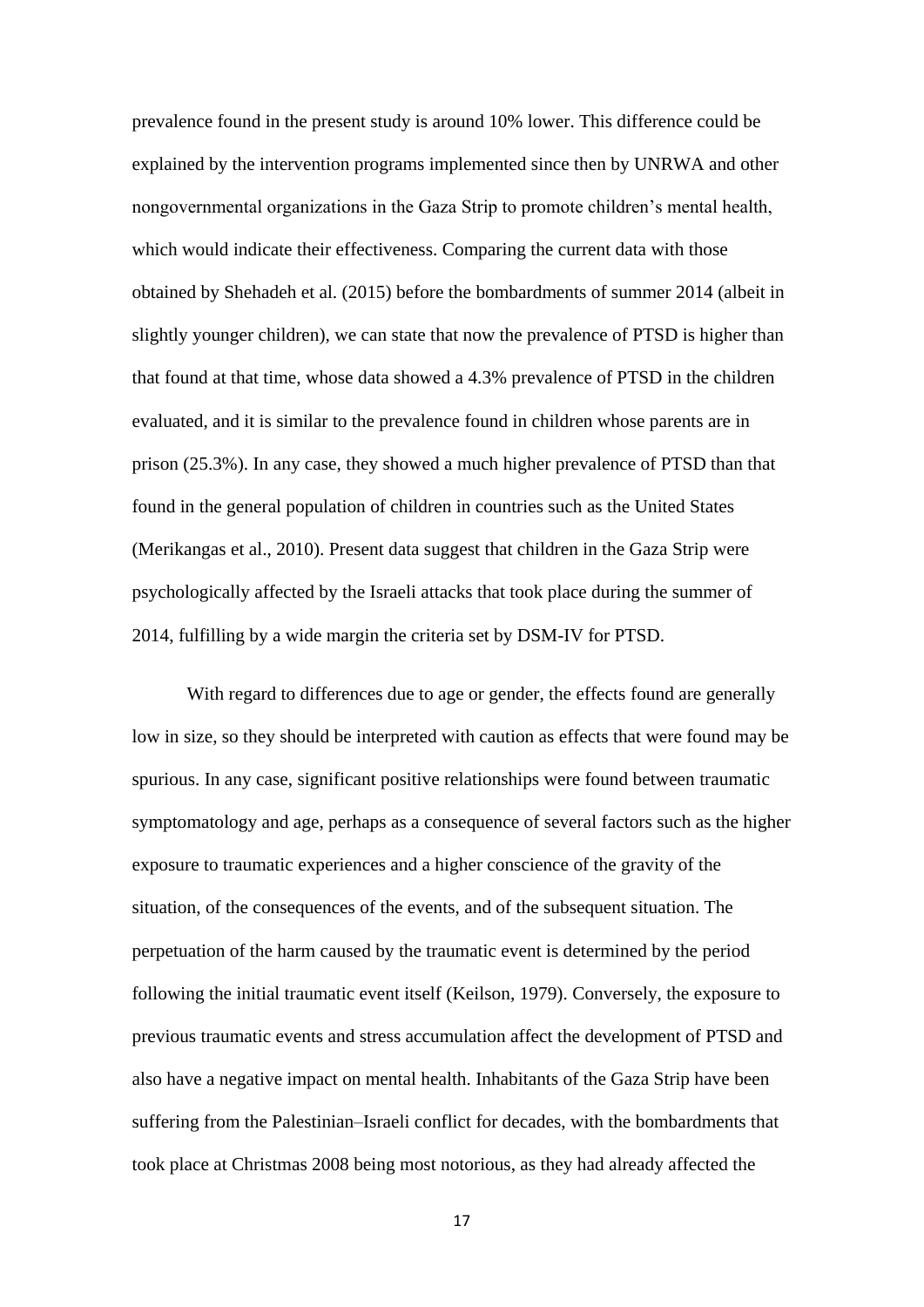children from the older group. Resilience is also a factor to take into account, considering coping and problem-solving abilities as good resilience predictors (Huijts, Kleijn, Emmerik, Noordhof, & Smith, 2012; Leaman & Gee, 2012).

On the contrary, data showed significant differences according to gender, probably due to the better protection girls tend to receive from their families, which corroborates what other studies on the same population group had already observed (Massad et al., 2009; Shehadeh et al., 2015; Thabet, Ibraheem, Shivram, Winter, & Vostanis, 2009). The lower degree of exposure to trauma could explain the lower psychological and physical harm found in females, in contrast to data about the general population of minors showing a higher prevalence of PTSD in female children (Merikangas et al., 2010), but in the same direction as the data showing that family environment and parental functioning emerged as moderators of the exposure–outcome association for PTSD in children (Slone & Mann, 2016). In any case, the main factor seems to be trauma exposure, as systematic reviews have shown (Dimitry, 2012).

Nevertheless, regardless of the observed psychological harm, no significant effects due to gender, age, or interaction between them were found when considering the development of PTSD, unlike certain previous studies (Bronstein & Montgomery, 2011). There is increasing evidence among scientific literature of the psychopathological consequences, including depression, anxiety disorders, PTSD, or personality disorders, in adult life of traumatic events occurred during childhood and preadolescence. The amount, type, and severity of the traumatic events as well as the age at which they have occurred could very well be risk factors for the appearance of psychological disorders during adulthood. Weil et al. (2004), in a study on hospitalized patients in four Chilean hospitals, measuring psychopathological symptoms, interpersonal problems, and social role as well as PTSD, and affective and somatization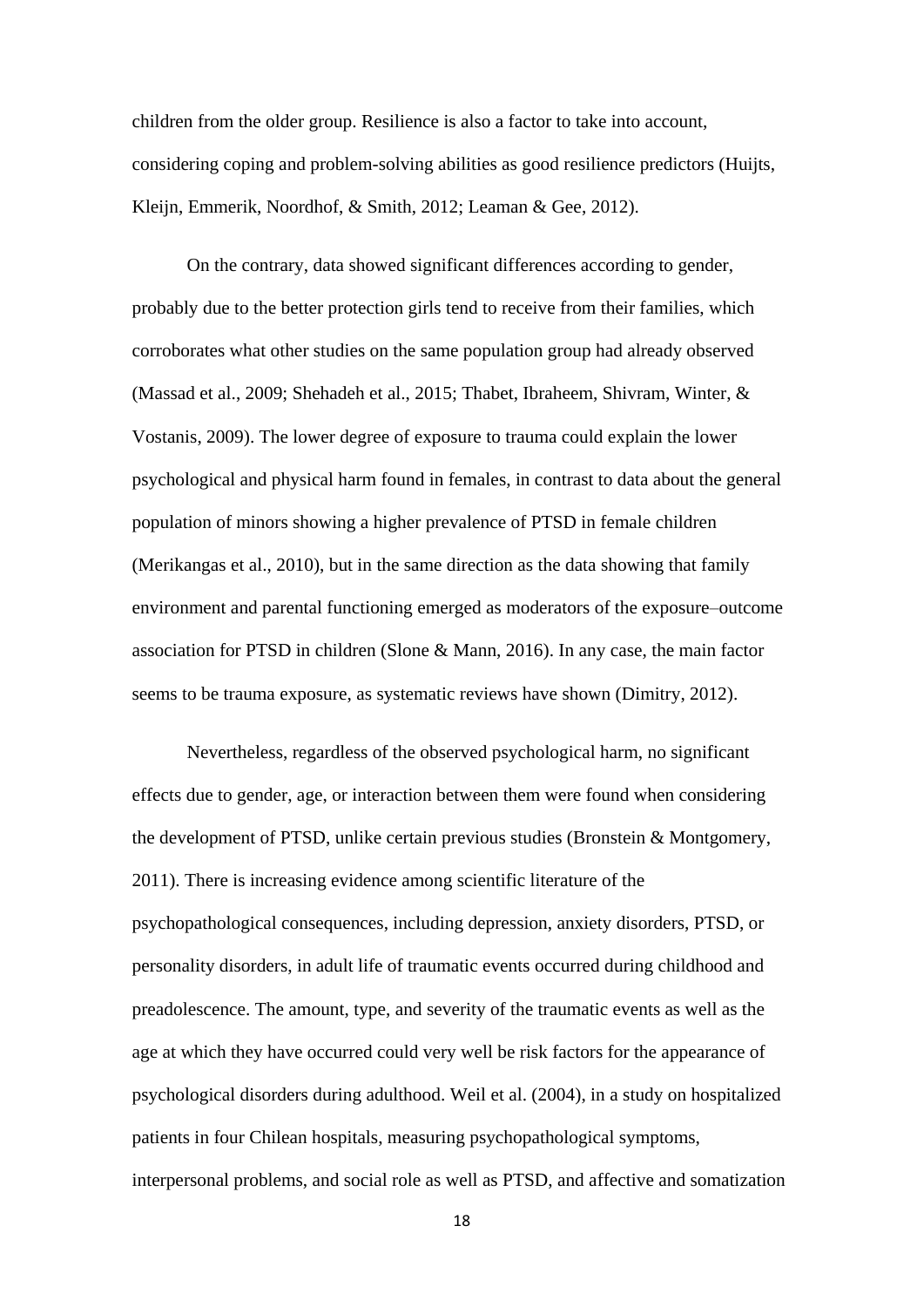disorders diagnosis attempted to study the relationship between psychological trauma and adult symptoms. They found a high correlation between childhood trauma and stress disorders in adulthood, with a statistically significant association between childhood trauma and PTSD, somatization, and affective disorders.

Nonetheless, this study has some limitations. The cross-sectional, descriptive nature of the design precludes causal inferences. Specifically, the design does not allow determining whether the symptoms found are exclusively linked to the experience of war in all children and not to other factors (e.g., child abuse or neglect, mental problems in the family, etc.). Moreover, as data are based exclusively on the HTQ, this study shares the same limitations of this instrument: It is based on the DSM-IV (see a critique of these criteria in Marshall, Schell, & Miles, 2013; McNally et al., 2014; Shevlin & Elklit, 2012), and in fourth section about trauma symptoms, some items overlap with each other, resulting in redundant information provided by the respondents. Moreover, as children's trauma exposure and symptoms have been reported by their parents or tutors, there could be some kind of inaccuracy and bias; further research is needed to compare parents' and children's reports regarding child symptomatology. Similarly, there is a limitation regarding the generalizability of our results, as the sample was selected from schools belonging to the UNRWA, and results may differ in relation to the degree of impairment of children outside these institutions or even those not scholarized.

Despite these limitations, this study contributes to improve our comprehension of the psychological effects of war trauma on children and specifically about trauma exposure and symptoms in Gaza Strip children. Moreover, these results could have important clinical implications in the design of policies and interventions to prevent posttraumatic symptoms and disorders in this population. In this sense, our results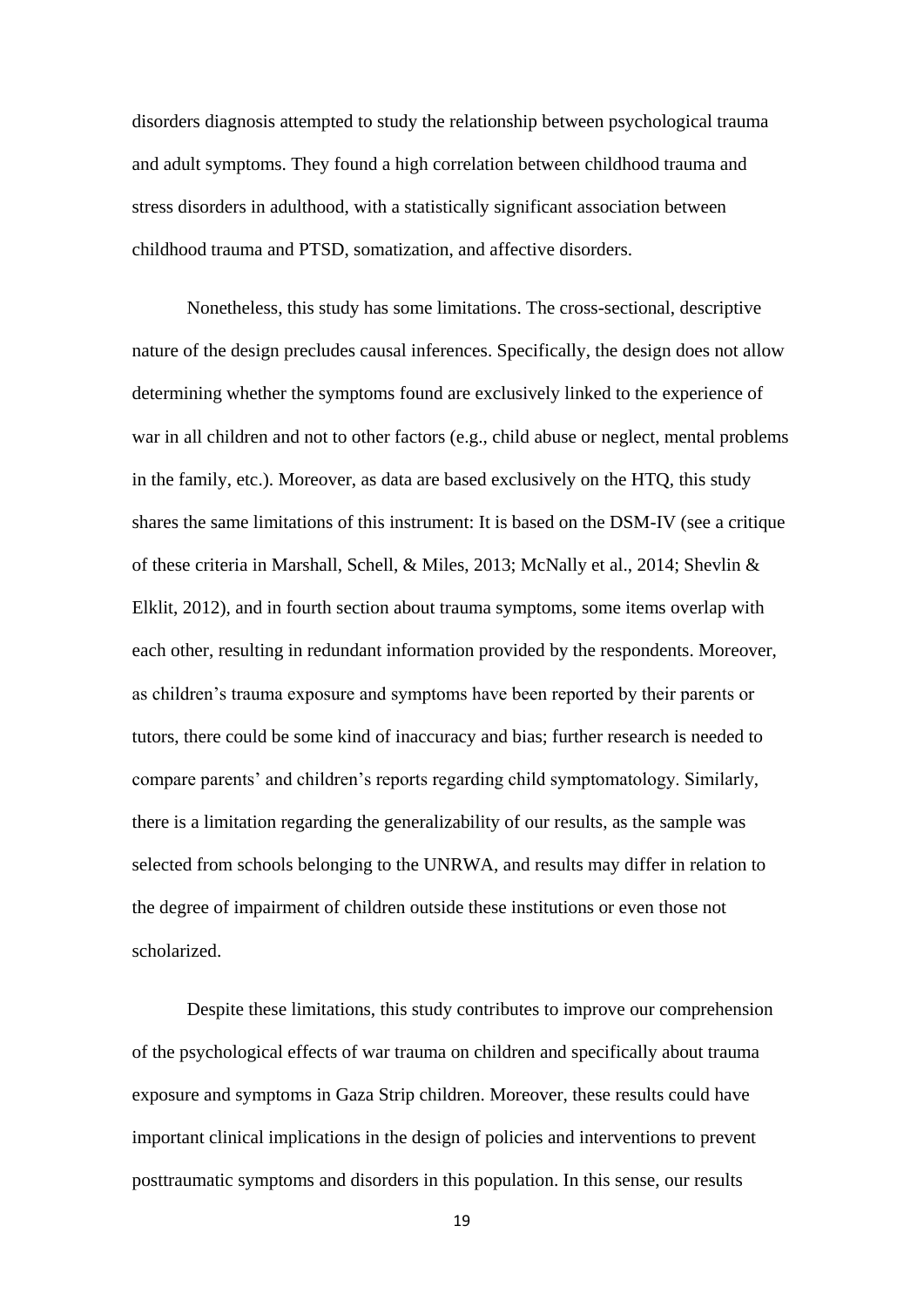highlight the need to pay particular attention to male older children, which a priori could be considered those less vulnerable among children, and the convenience of a longlasting monitoring of the mental health of those children who have been exposed to war-related trauma.

#### **Acknowledgments**

The authors would like to thank the invaluable collaboration of the surveyors who worked in the Gaza Strip and the families of the children that took part in the study.

## **Declaration of Conflicting Interests**

The author(s) declared no potential conflicts of interest with respect to the research, authorship, and/or publication of this article.

#### **Funding**

The author(s) disclosed receipt of the following financial support for the research, authorship, and/or publication of this article: This research is part of the research project "Psychosocial Needs in Refugees and Asylum Seekers," funded by Santander-Universidad Complutense de Madrid (Grant/Award Number: PR26/16-20330).

#### **References**

- Allodi, F., & Cowgill, G. (1982). Ethical and psychiatric aspects of torture: a Canadian study. *The Canadian Journal of Psychiatry/La Revue Canadienne de Psychiatrie, 27*(2), 98-102.
- American Psychiatric Association (2013). *Diagnostic and Statistical Manual of Mental Disorders (DSM-V)*. American Psychiatric Pub.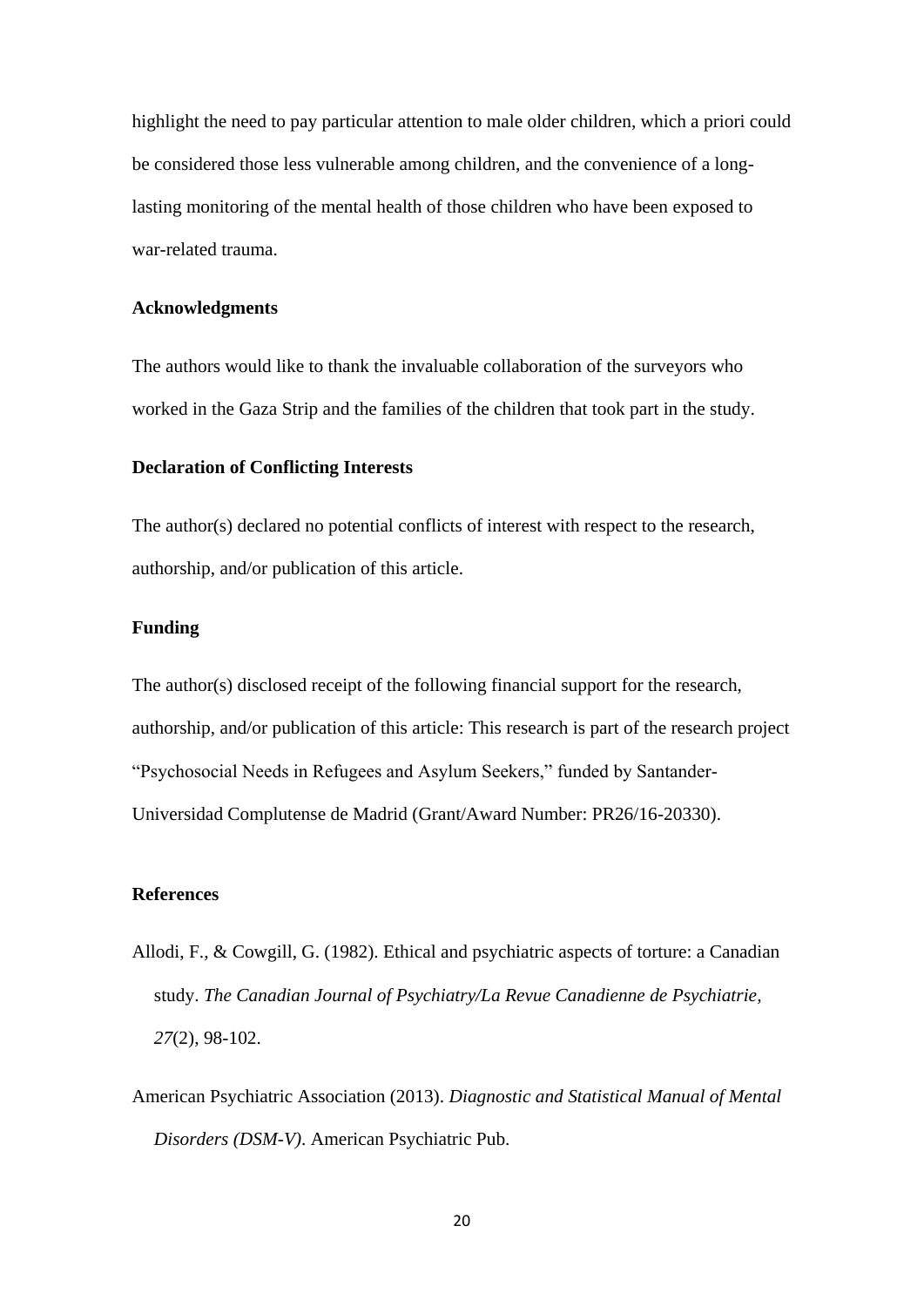- Attanayake, V., McKay, R., Joffres, M., Singh, S., Burkle Jr, F., & Mills, E. (2009). Prevalence of mental disorders among children exposed to war: a systematic review of 7,920 children. *Medicine Conflict and Survival, 25*(1), 4-19. doi:10.1080/13623690802568913
- Avenevoli, S., Swendsen, J., He, J. P., Burstein, M., & Merikangas, K. R. (2015). Major depression in the National Comorbidity Survey–Adolescent Supplement: prevalence, correlates, and treatment*. Journal of the American Academy of Child & Adolescent Psychiatry, 54*(1), 37-44. doi: 10.1016/j.jaac.2014.10.010
- Ayazi, T., Lien, L., Eide, A., Swartz, L., & Hauff, E. (2014). Association between exposure to traumatic events and anxiety disorders in a post-conflict setting: a crosssectional community study in South Sudan. *BMC Psychiatry*, *14*(1), 6. doi:10.1186/1471-244X-14-6
- Basoglu, M., Jaranson, J. M., Mollica, R., & Kastrup, M. (2001). Torture and mental health. In E. Gerrity, F. Tuma, & T. M. Keane (Eds.), *The mental health consequences of torture* (pp. 35-62). New York: Kluwer Academic.
- Bentley, J. A., Thoburn, J. W., Stewart, D. G., & Boynton, L. D. (2011). The indirect effect of somatic complaints on report of posttraumatic psychological symptomatology among Somali refugees. *Journal of Traumatic Stress*, *24*(4), 479- 482. doi: 10.1002/jts.20651
- Bronstein, I., & Montgomery, P. (2011). Psychological distress in refugee children: a systematic review*. Clinical Child and Family Psychology Review, 14*(1), 44-56. doi: 10.1007/s10567-010-0081-0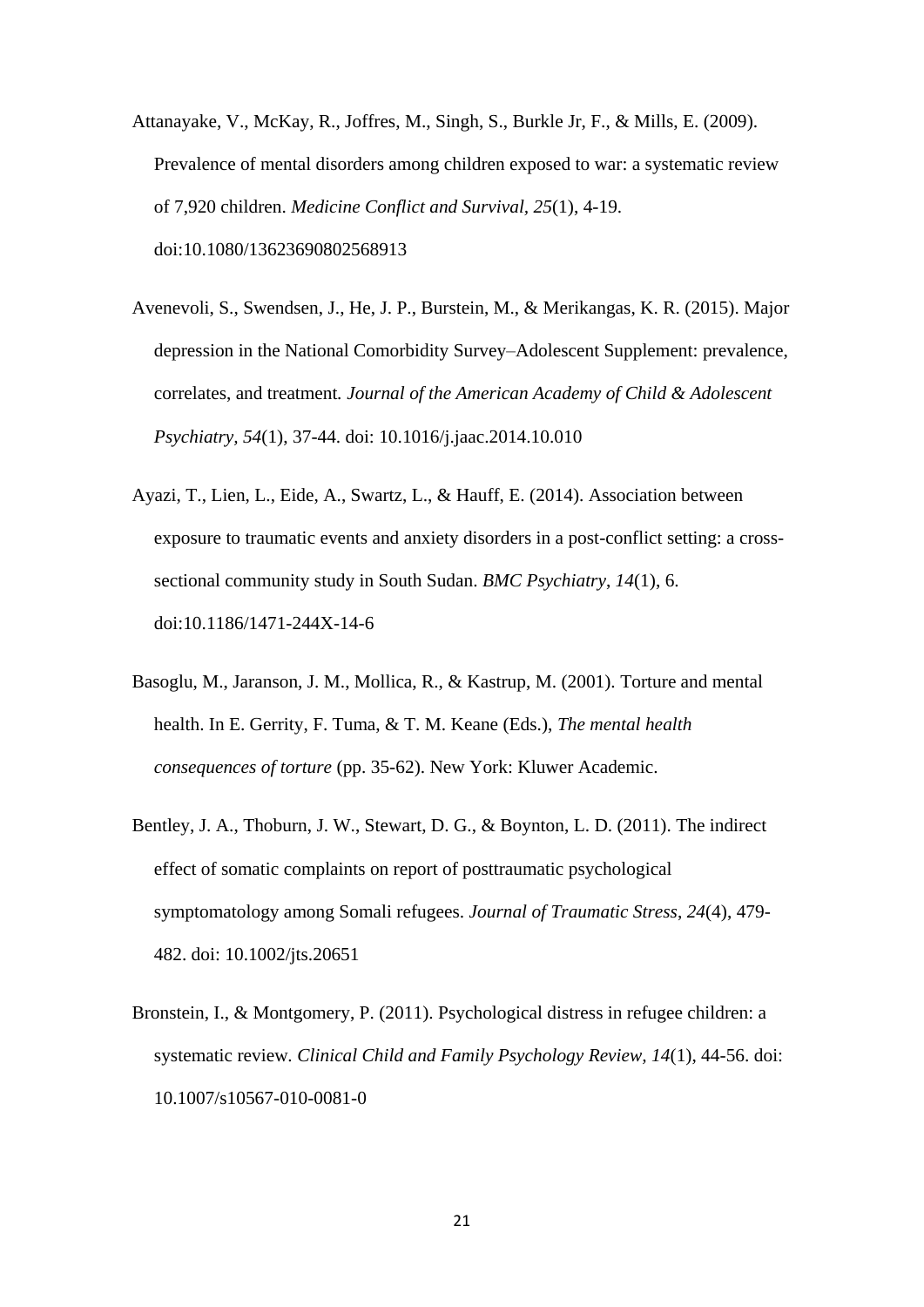- De Fouchier, C., Blanchet, A., Hopkins, W., Bui, E., Ait-Aoudia, M., & Jehel, L. (2012). Validation of a French adaptation of the Harvard Trauma Questionnaire among torture survivors from sub-Saharan African countries. *European Journal of Psychotraumatology*, *3*: 19225. doi: 10.3402/ejpt.v3i0.19225
- Dimitry, L. (2012). A systematic review on the mental health of children and adolescents in areas of armed conflict in the Middle East*. Child: Care, Health and Development, 38*(2), 153-161. doi: 10.1111/j.1365-2214.2011.01246.x
- Eisenman, D. P., Gelberg, L., Liu, H., & Shapiro, M. F. (2003). Mental health and health-related quality of life among adult Latino primary care patients living in the United States with previous exposure to political violence. *JAMA*, *290*(5), 627-634. doi:10.1001/jama.290.5.627
- Eytan, A., Guthmiller, A., Durieux-Paillard, S., Loutan, L., & Gex-Fabry, M. (2011). Mental and physical health of Kosovar Albanians in their place of origin: a post-war 6-year follow-up study. *Social Psychiatry and Psychiatric Epidemiology*, *46*(10), 953-963. doi: 10.1007/s00127-010-0269-0
- Fazel, M., Wheeler, J., & Danesh, J. (2005). Prevalence of serious mental disorder in 7000 refugees resettled in western countries: a systematic review. *The Lancet*, *365*  (9467), 1309-1314. doi:10.1016/S0140-6736(05)61027-6
- Gómez-Varas, A. G., Valdés, J., & Manzanero, A. L. (2016). Evaluación demorada de trauma psicológico en víctimas de tortura durante la dictadura militar en Chile [Delayed asessment of psychological trauma in tortured victims during the military dictatorship in Chile]. *Revista de Victimología/Journal of Victimology, 4*, 105-123. doi:10.12827/RVJV.4.05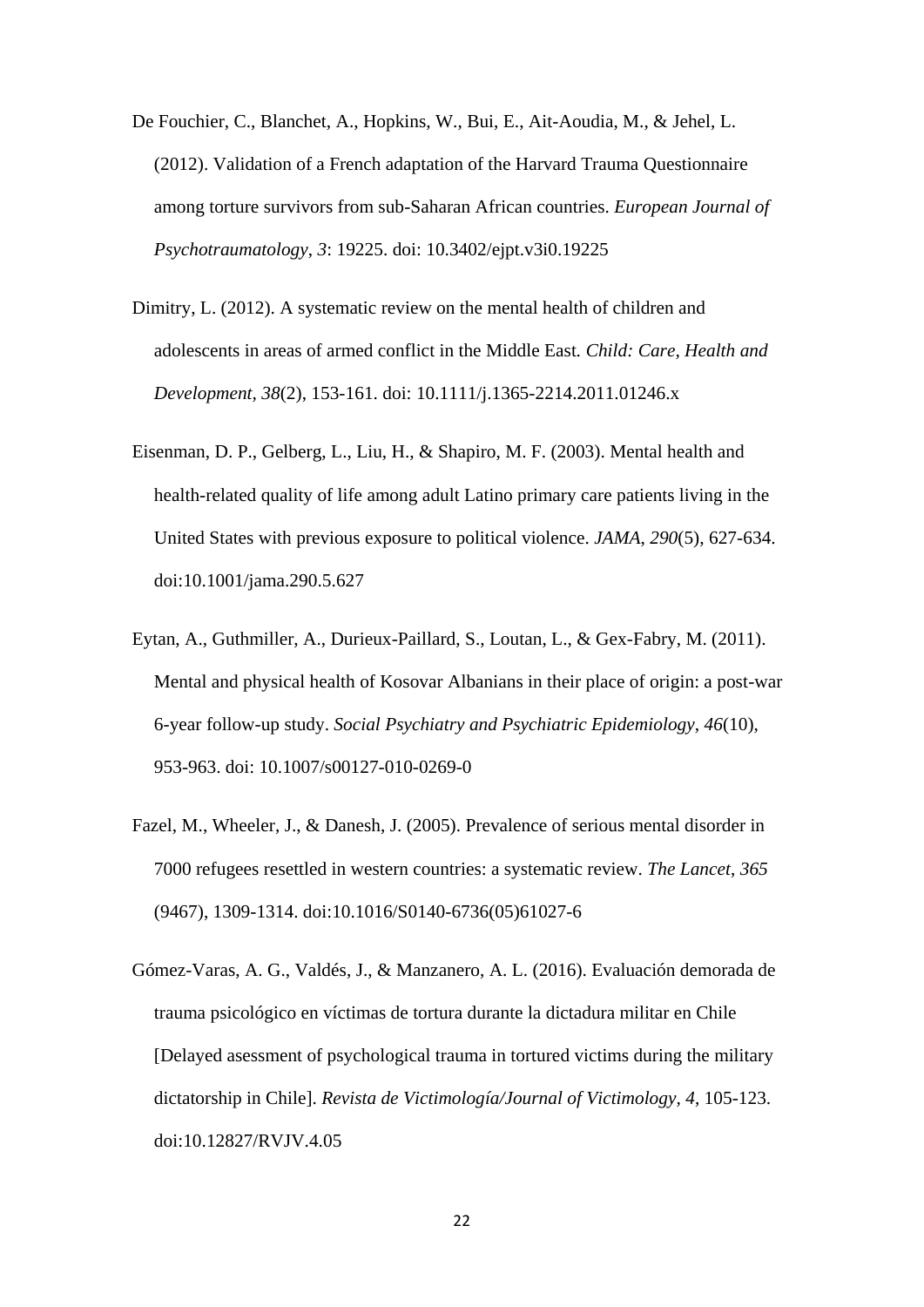- Gootzeit, J., & Markon, K. (2011). Factors of PTSD: Differential specificity and external correlates. *Clinical Psychology Review*, *31*(6), 993-1003. doi:10.1016/j.cpr.2011.06.005
- Guarch-Rubio, M., & Manzanero, A. L. (2017). Psychological disorders in women in long-term forced displacement in the Sahrawi refugee camps. *Revista de Victimología/Journal of Victimology, 5,* 151-170. doi:10.12827/RVJV.5.06
- Huijts, I., Kleijn, W. C., van Emmerik, A. A., Noordhof, A., & Smith, A. J. (2012). Dealing with man-made trauma: the relationship between coping style, posttraumatic stress, and quality of life in resettled, traumatized refugees in the Netherlands. *Journal of Traumatic Stress*, *25*(1), 71-78. doi: 10.1002/jts.21665
- Keilson, H. (1979). *Sequentielle Traumatisierung bei Kindern [Sequential traumatization of children]*. Stuttgart, Germany: Enke
- Leaman, S. C., & Gee, C. B. (2012). Religious coping and risk factors for psychological distress among African torture survivors. *Psychological Trauma: Theory, Research, Practice, and Policy*, *4*(5), 457-465. doi: 10.1037/a0026622
- Manzanero, A. L., López, B., Aróztegui, J., & El-Astal, S. (2015). Autobiographical memories for negative and positive events in war contexts. *Anuario de Psicología Jurídica, 25*, 57-64. doi:10.1016/j.apj.2015.02.001
- Marshall, G. N., Schell, T. L., & Miles, J. N. (2013). A multi-sample confirmatory factor analysis of PTSD symptoms: what exactly is wrong with the DSM-IV structure?. *Clinical Psychology Review*, *33*(1), 54-66. doi:10.1016/j.cpr.2012.10.004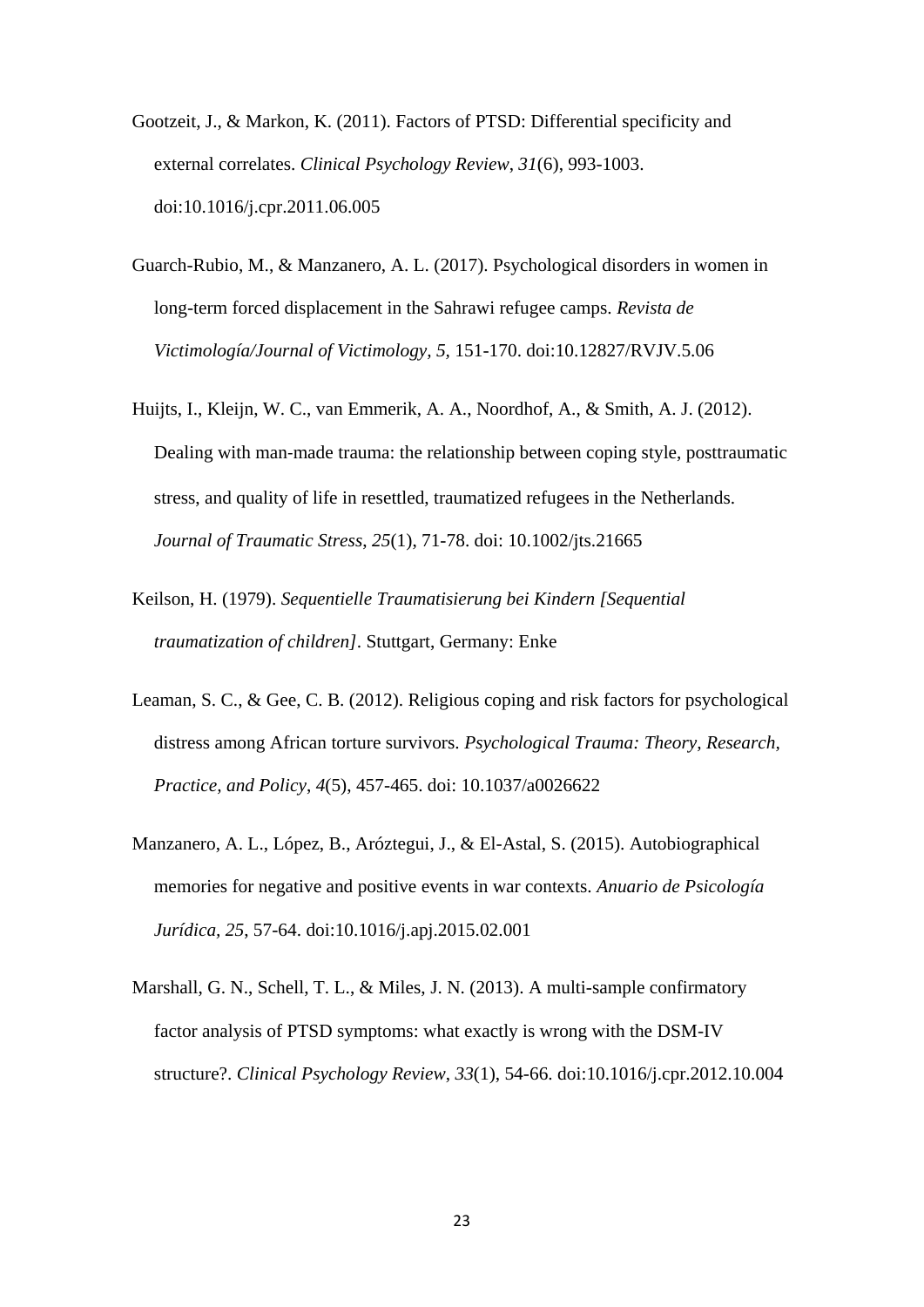- Massad, S., Nieto, F. J., Palta, M., Smith, M., Clark, R., & Thabet, A. A. (2009). Mental health of children in Palestinian kindergartens: Resilience and vulnerability. *Child and Adolescent Mental Health, 14*(2), 89-96.
- McNally, R. J., Robinaugh, D. J., Wu, G. W. Y, Wang, L., Deserno, M. K., & Borsboom, D. (2014). Mental disorders as causal systems: A network approach to Posttraumatic Stress Disorder. *Clinical Psychological Science, 5*, 1-14. doi: 10.1177/2167702614553230
- Merikangas, K. R., He, J. P., Burstein, M., Swanson, S. A., Avenevoli, S., Cui, L., ... & Swendsen, J. (2010). Lifetime prevalence of mental disorders in US adolescents: results from the National Comorbidity Survey Replication–Adolescent Supplement (NCS-A). *Journal of the American Academy of Child & Adolescent Psychiatry, 49*(10), 980-989. doi: 10.1016/j.jaac.2010.05.017
- Mollica, R. F., Brooks, R., Tor, S., Lopes-Cardozo, B., & Silove, D. (2014). The enduring mental health impact of mass violence: A community comparison study of Cambodian civilians living in Cambodia and Thailand. *International Journal of Social Psychiatry*, *60*(1), 6-20. doi: 10.1177/0020764012471597
- Mollica, R. F., Caspi-Yavin, Y., Bollini, P., Truong, T., Tor, S., & Lavelle, J. (1992). The Harvard Trauma Questionnaire: validating a cross-cultural instrument for measuring torture, trauma, and posttraumatic stress disorder in Indochinese refugees. *The Journal of Nervous and Mental Disease*, *180* (2), 111-116.
- Sabin, M., Cardozo, B. L., Nackerud, L., Kaiser, R., & Varese, L. (2003). Factors associated with poor mental health among Guatemalan refugees living in Mexico 20 years after civil conflict. *JAMA*, *290*(5), 635-642. doi:10.1001/jama.290.5.635.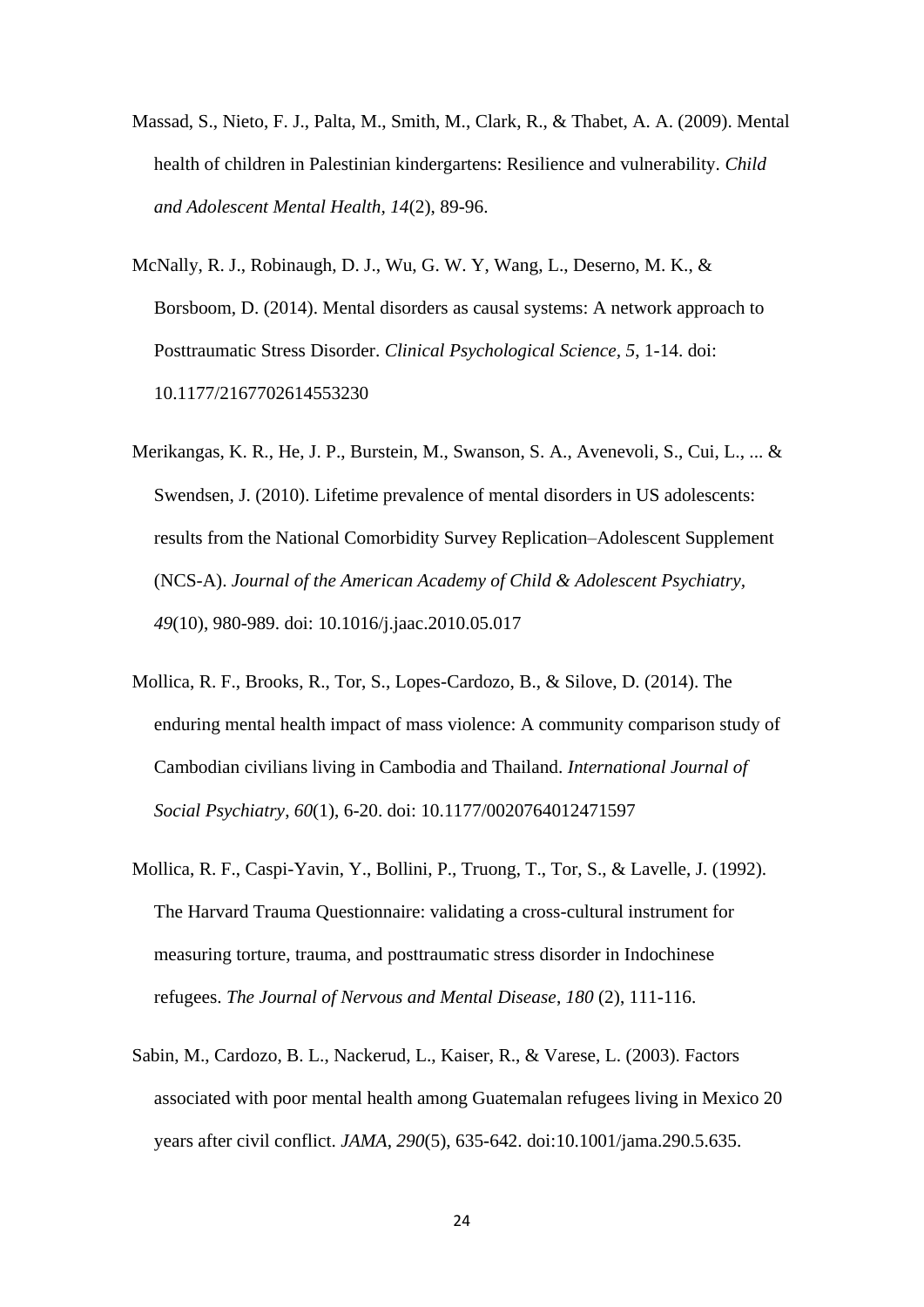- Shehadeh, A., Loots, G., Vanderfaeillie, J., & Derluyn, I. (2015). The impact of parental detention on the psychological wellbeing of Palestinian children. *PLoS ONE 10*(7): e0133347. doi:10.1371/journal.pone.0133347
- Shevlin, M., & Elklit, A. (2012). The latent structure of posttraumatic stress disorder: Different models or different populations? *Journal of Abnormal Psychology*, *121*(3), 610-615. doi: 10.1037/a0028591
- Shoeb, M., Weinstein, H., & Mollica, R. (2007). The Harvard trauma questionnaire: adapting a cross-cultural instrument for measuring torture, trauma and posttraumatic stress disorder in Iraqi refugees. *International Journal of Social Psychiatry, 53*(5), 447-463. doi: 10.1177/0020764007078362
- Silove, D., Ivancic, L., Rees, S., Bateman-Steel, C., & Steel, Z. (2014). Clustering of symptoms of mental disorder in the medium-term following conflict: An epidemiological study in Timor-Leste. *Psychiatry Research*, *219*(2), 341-346. doi:10.1016/j.psychres.2014.05.043
- Slone, M., & Mann, S. (2016). Effects of war, terrorism and armed conflict on young children: a systematic review. *Child Psychiatry & Human Development, 47*(6), 950- 965. doi: 10.1007/s10578-016-0626-7
- Sousa, C. A. (2013). Political violence, health, and coping among Palestinian women in the West Bank. *American Journal of Orthopsychiatry*, *83*(4), 505-519. doi: 10.1111/ajop.12048
- Stammel, N., Heeke, C., Bockers, E., Chhim, S., Taing, S., Wagner, B., & Knaevelsrud, C. (2013). Prolonged grief disorder three decades post loss in survivors of the Khmer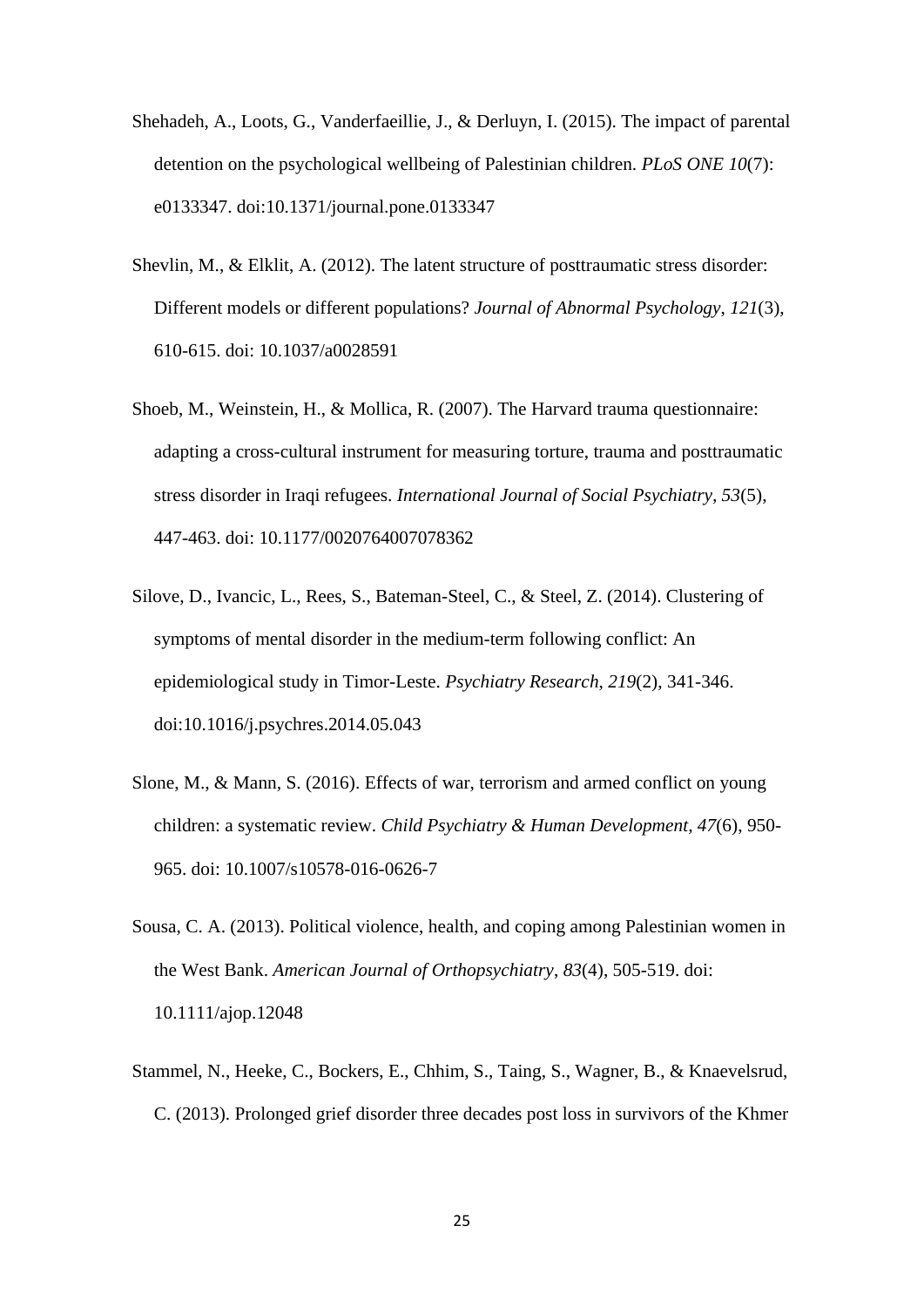Rouge regime in Cambodia. *Journal of Affective Disorders*, *144*(1), 87-93. doi:10.1016/j.jad.2012.05.063

- Stanciu, E. A., & Rogers, J. L. (2011). Survivors of political violence: Conceptualizations, empirical findings, and ecological interventions. *International Journal for the Advancement of Counselling*, *33*(3), 172-183. doi: 10.1007/s10447- 011-9120-x
- Steel, Z., Chey, T., Silove, D., Marnane, C., Bryant, R. A., & Van Ommeren, M. (2009). Association of torture and other potentially traumatic events with mental health outcomes among populations exposed to mass conflict and displacement: a systematic review and meta-analysis. *Jama, 302*(5), 537-549. doi: 10.1001/jama.2009.1132.
- Thabet, A. M., Abed, Y., & Vostanis, P. (2001) Effects of trauma on the mental health of Palestinian children and mothers in the Gaza strip. *East Mediterranean Health Journal, 7*, 1–9.
- Thabet, A. M., Abu-Khusah, A. A., & Vostanis, P. (2014). The relationship between mothers' mental health and the prevalence of depression and anxiety of preschool children after the war on Gaza Strip. The Arab Journal of Psychiatry, 25(1), 61–70. doi: 10.12816/0004116
- Thabet, A., El-Buhaisi, O., & Vostanis, P. (2014). Trauma, PTSD, anxiety and coping strategies among palestinians adolescents exposed to war in Gaza. *The Arab Journal of Psychiatry, 25*(1), 71–82. doi: 10.12816/0004117